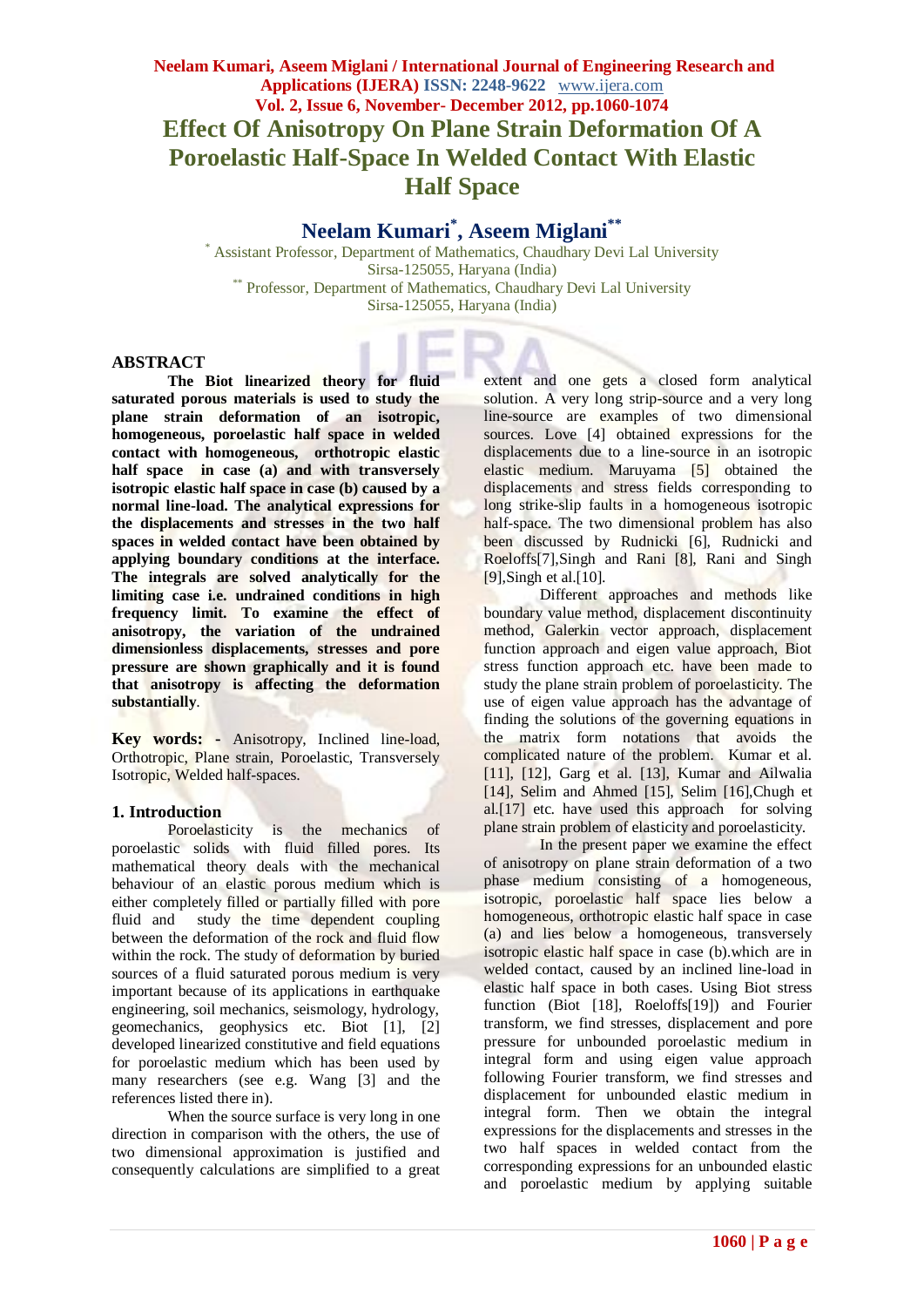boundary conditions at the interface in both cases. These integrals cannot be solved analytically for arbitrary values of the frequency. We evaluate these integrals for the limiting case i.e. undrained condition in high frequency limit. To examine the effect of anisotropy, the variation of the dimensionless displacements, stresses and pore pressure for poroelastic half space have been compared graphically and it is found that anisotropy is affecting the deformation substantially. Anisotropy provides important information about processes and mineralogy in the Earth (poroelastic medium). It is used to find oil and gas in wells. There are so many applications where we can use anisotropic effect in poroelasticity.

### **2. Formulation of the problem**

Consider a homogeneous, isotropic, poroelastic half space lies below a homogeneous orthotropic elastic half space in case (a) and lies below a homogeneous transversely isotropic elastic half space in case (b). A rectangular Cartesian coordinate system oxyz is taken in such a way that a plane  $x=0$  coincides with the intersecting surface of the two half spaces. We take x-axis vertically downwards in the poroelastic half space so that homogeneous, isotropic, poroelastic half space becomes the medium-I  $(x\geq 0)$  and orthotropic elastic half space becomes the medium-  $\mathbf{I}$  (x<0)in case (a) and transversely isotropic, elastic half space becomes the medium- II  $(x \le 0)$  in case (b). Further a normal line-load of magnitude F**1**, per unit length, is acting in the positive x-direction on the interface x=0 along z-axis in both cases. The geometry of the problem as shown in figure 1 and figure 2 and it conforms to the two dimensional approximation. Let the Cartesian coordinates be denoted by  $(x, y, z) \equiv$  $(x_1, x_2, x_3)$  with x–axis vertically downwards. We consider a two dimensional approximation in which the displacement component  $(U_1, U_2, U_3)$  are independent of the Cartesian coordinate  $x_3$ , so that  $\frac{\partial}{\partial x_3}$ For this two dimensional approximation the plane strain problem  $(U_3 =$ 0) and the antiplane strain problem  $(U_1 = U_2 = 0)$ get decoupled, and can therefore be solved independently. Since the antiplane deformation is not affected by pore pressure, we shall discuss plane strain problem only.

### **3. Solution for poroelastic half space medium-I (x**≥**0)**

A homogeneous, isotropic, poroelastic medium can be described by five poroelastic parameters: Drained Poisson's ratio (v), undrained Poisson's ratio  $(v_\mu)$ , shear modulus (G) hydraulic diffusivity (c) and Skempton's coefficient (B). Darcy conductivity  $(y)$ and Biot-willis coefficient  $\alpha$  can be expressed in terms of these five parameters**:**

$$
\chi = \frac{9c(1 - v_{\mu})(v_{\mu} - v)}{2GB^{2}(1 - v)(1 + v_{\mu})^{2}}
$$
\n
$$
\alpha = \frac{3(v_{\mu} - v)}{B(1 - 2v)(1 + v_{\mu})}
$$
\nThe two dimensional plane strain problem for an isotropic porelastic medium can be solved in terms of Biot's stress function F (Wang [3]) as  
\n
$$
\sigma_{11} = \frac{\partial^{2}F}{\partial y^{2}}, \quad \sigma_{22} = \frac{\partial^{2}F}{\partial x^{2}}, \quad \sigma_{12} = -\frac{\partial^{2}F}{\partial x \partial y}
$$
\n
$$
\nabla^{2}(\nabla^{2}F + 2\eta p) = 0
$$
\n
$$
(\mathbf{c}\nabla^{2} - \frac{\partial}{\partial x})[\nabla^{2}F + \frac{3}{(1 + v_{\mu})^{B}}p] = 0
$$
\nwhere  $\sigma_{ij}$  denotes the total stress in the fluid saturated porous elastic material, p the excess fluid pore pressure (compression negative) and  
\n
$$
\eta = \frac{(1 - 2v)\mathbf{u}}{2(1 - v)}
$$
\n
$$
(\mathbf{c}\nabla^{2} - \frac{\partial}{\partial x})\nabla^{2}p = 0
$$
\n
$$
(\mathbf{c}\nabla^{2} - \frac{\partial}{\partial x})\nabla^{2}p = 0
$$
\n
$$
(\mathbf{c}\nabla^{2} - \frac{\partial}{\partial x})\nabla^{2}p = 0
$$
\n
$$
(\mathbf{c}\nabla^{2} - \frac{\partial}{\partial y})\nabla^{2}p = 0
$$
\n
$$
(\mathbf{c}\nabla^{2} - \frac{\partial}{\partial y})\nabla^{2}p = 0
$$
\n
$$
(\mathbf{c}\nabla^{2} - \frac{\partial}{\partial y})\nabla^{2}p = 0
$$
\n
$$
(\mathbf{c}\nabla^{2} - \frac{\partial}{\partial y})\nabla^{2}p = 0
$$
\n
$$
(\mathbf{c}\nabla^{2} - \frac{\partial}{\partial y})\nabla^{2}p = 0
$$
\n
$$
(\mathbf{c}\nabla^{2} - \frac{\partial}{\partial y})\nabla^{2}p = 0
$$
\n
$$
(\math
$$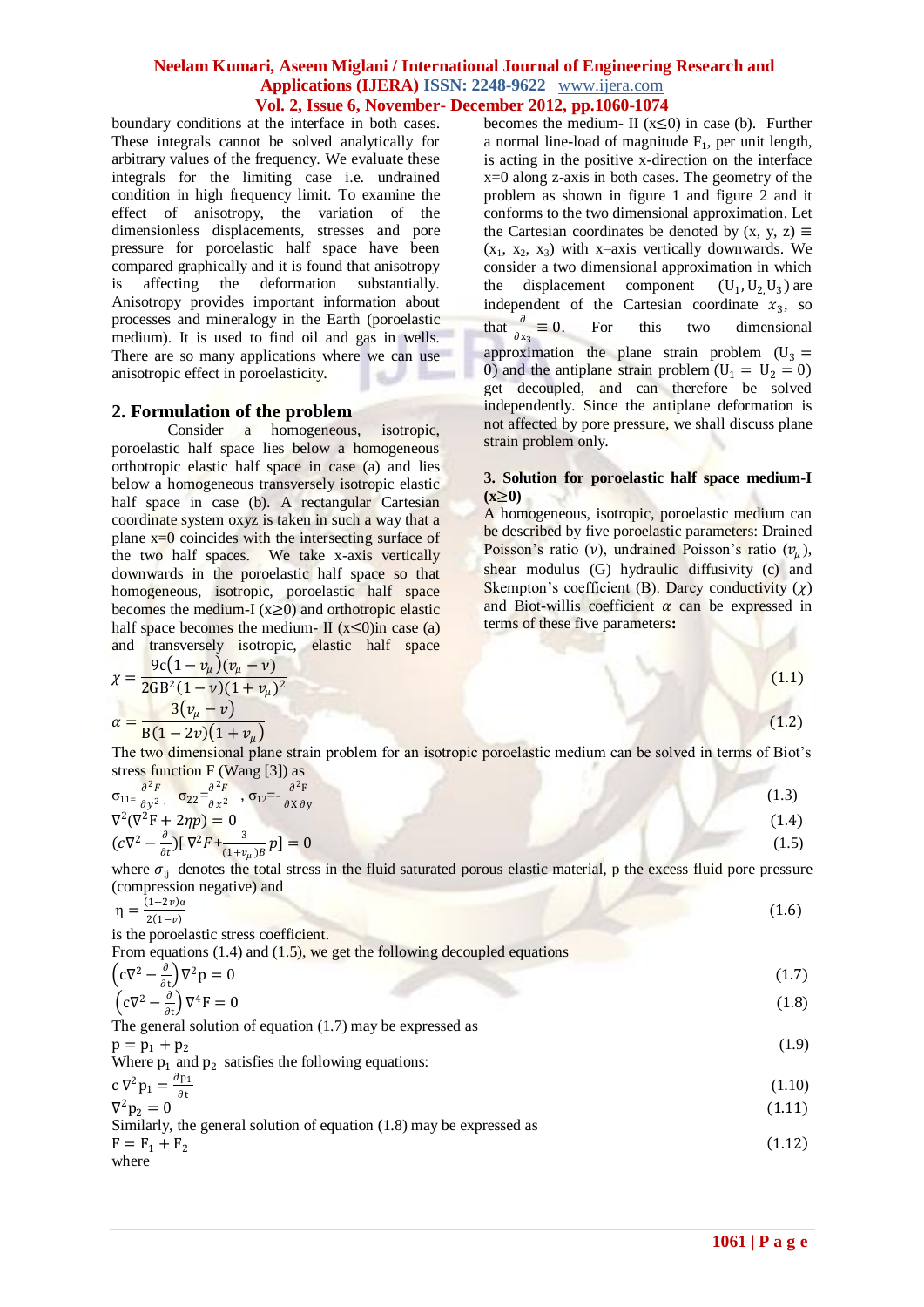$$
c\nabla^2 F_1 = \frac{\partial F_1}{\partial t} \tag{1.13}
$$

 $\nabla^4 F_2 = 0$ 

I

 ${}^{4}F_{2} = 0$  (1.14) Separation of time and space variables can be made for each of the four functions  $p_1$ ,  $p_2$ ,  $F_1$  and  $F_2$ . Assuming the time dependence as  $exp(-i\omega t)$ , equations (1.10), (1.11), (1.13) and (1.14) become

$$
\nabla^2 p_1 + \frac{i\omega}{c} p_1 = 0 \tag{1.15}
$$
\n
$$
\nabla^2 p_2 = 0 \tag{1.16}
$$

$$
\nabla^2 \mathbf{F}_1 + \frac{\mathbf{i}\omega}{c} \mathbf{F}_1 = 0 \tag{1.17}
$$
\n
$$
\nabla^4 \mathbf{F}_2 = 0 \tag{1.18}
$$

where 
$$
p_1
$$
,  $p_2$ ,  $F_1$  and  $F_2$  are now functions of x and y only.

Fourier transforms are now used to get suitable solutions of equations (1.15)-(1.18), which on using equations (1.9) and (1.12), can be written as

$$
P = \frac{1}{2\pi} \int_{-\infty}^{\infty} [A_1 e^{-mx} + A_2 e^{-|k|x} + A_3 e^{mx} + A_4 e^{|k|x|}] e^{-iky} dk
$$
  
\n
$$
F = \frac{1}{2\pi} \int_{-\infty}^{\infty} [B_1 e^{-mx} + B_4 e^{mx} + (B_2 + B_3)k|x] e^{-|k|x} + (B_5 + B_6)k|x] e^{ik|x|} e^{-iky} dk
$$
\n(1.20)

For medium-I(x≥ 0), using the relation conditions, we have  
\n
$$
p = \frac{1}{2\pi} \int_{-\infty}^{\infty} [A_1 e^{-mx} + A_2 e^{-ik|x|}] e^{-iky} dk
$$
\n(1.21)

$$
F = \frac{1}{2\pi} \int_{-\infty}^{\infty} [B_1 e^{-mx} + (B_2 + B_3]k|x] e^{-ik|x|} e^{-iky} dk
$$
 (1.22)

where  $B_1$ ,  $B_2$ ,  $B_3$ ,  $A_1$  and  $A_2$  are functions of k. From (1.4), (1.5), (1.21) and (1.22). We find

$$
A_1 = \frac{10}{2\pi c} B_1, \quad A_2 = \frac{2}{3} \left( 1 + v_\mu \right) B k^2 B_3, \quad m = \left( \frac{c k^2 - 10}{c} \right)^{\frac{1}{2}}, \text{(Re } m > 0)
$$
 (1.23)

Using (1.22) in (1.3), the stresses in medium 
$$
I(x \ge 0)
$$
 are obtained as  
\n
$$
\sigma_{22} = \frac{1}{2\pi} \int_{-\infty}^{\infty} [B_1 m^2 e^{-mx} + (B_2 - 2B_3 + B_3]k|x\rangle k^2 e^{-|k|x|}] e^{-iky} dk
$$
\n(1.24)

$$
\sigma_{11} = -\frac{1}{2\pi} \int_{-\infty}^{\infty} \left[ B_1 e^{-mx} + (B_2 + B_3 |k|x) e^{-|k|x|} \right] k^2 e^{-iky} dk
$$
\n(1.25)

$$
\sigma_{12} = \frac{1}{2\pi} \int_{-\infty}^{\infty} [B_1 \text{me}^{-\text{mx}} + (B_2 - B_3 + B_3 |k|x)|k|e^{-|k|x|} - ik)e^{-iky} dk
$$
\nCorresponding to these stresses, the displacements are obtained as (Singh and Rani [8])

\n
$$
(1.26)
$$

$$
2GU_{2} = -\frac{1}{2\pi} \int_{-\infty}^{\infty} [B_{1}e^{-mx} + \{B_{2} + B_{3}(2v_{\mu} - 2 + |k|x)\}e^{-|k|x|} - (ik)e^{-iky} dk
$$
  
2GU<sub>1</sub> =  $\int_{-\infty}^{\infty} [B_{1}e^{-mx} + (B_{2} + B_{3}(2v_{\mu} - 2 + |k|x))]_{1} - (ik)x_{1} - (ik)x_{1} - (ik)x_{1} + (k)x_{2} - (ik)x_{2} + (l)x_{2} + (l)x_{2} + (l)x_{2} + (l)x_{2} + (l)x_{2} + (l)x_{2} + (l)x_{2} + (l)x_{2} + (l)x_{2} + (l)x_{2} + (l)x_{2} + (l)x_{2} + (l)x_{2} + (l)x_{2} + (l)x_{2} + (l)x_{2} + (l)x_{2} + (l)x_{2} + (l)x_{2} + (l)x_{2} + (l)x_{2} + (l)x_{2} + (l)x_{2} + (l)x_{2} + (l)x_{2} + (l)x_{2} + (l)x_{2} + (l)x_{2} + (l)x_{2} + (l)x_{2} + (l)x_{2} + (l)x_{2} + (l)x_{2} + (l)x_{2} + (l)x_{2} + (l)x_{2} + (l)x_{2} + (l)x_{2} + (l)x_{2} + (l)x_{2} + (l)x_{2} + (l)x_{2} + (l)x_{2} + (l)x_{2} + (l)x_{2} + (l)x_{2} + (l)x_{2} + (l)x_{2} + (l)x_{2} + (l)x_{2} + (l)x_{2} + (l)x_{2} + (l)x_{2} + (l)x_{2} + (l)x_{2} + (l)x_{2} + (l)x_{2} + (l)x_{2} + (l)x_{2} + (l)x_{2} + (l)x_{2} + (l)x_{2} + (l)x_{2} + (l)x_{2} + (l)x_{2} + (l)x_{2} + (l)x_{2} + (l)x_{2} + (l)x_{2} + (l)x_{2} + (l)x_{2} + (l)x_{2} + (l)x_{2} + (l)x_{2} + (l)x_{2} + (l)x_{2} + (l)x_{2} + (l)x_{2} + (l)x_{2} + (l)x_{2} + (l)x_{2} + (l)x_{2} + (l$ 

$$
2GU_{1} = \frac{1}{2\pi} \int_{-\infty}^{\infty} [B_{1}me^{-mx} + \{B_{2} + B_{3}(1 - 2v_{\mu} + |k|x)\}] |k|e^{-|k|x|}e^{-iky} dk
$$
\nAlso from equation (1.21), we have

\n
$$
2GU_{1} = \frac{1}{2\pi} \int_{-\infty}^{\infty} [B_{1}me^{-mx} + \{B_{2} + B_{3}(1 - 2v_{\mu} + |k|x)\}] |k|e^{-|k|x|}e^{-iky} dk
$$
\n(1.28)

$$
\frac{\partial \mathbf{p}}{\partial \mathbf{x}} = \frac{1}{2\pi} \int_{-\infty}^{\infty} \left[ -\mathbf{m} \mathbf{A}_1 \mathbf{e}^{-\mathbf{m} \mathbf{x}} - |\mathbf{k}| \mathbf{A}_2 \mathbf{e}^{-|\mathbf{k}| \mathbf{x}} \right] \mathbf{e}^{-\mathbf{i} \mathbf{k} \mathbf{y}} \, \mathbf{d} \mathbf{k} \tag{1.29}
$$

# **4. Solution for orthotropic elastic solid half space, Medium-II(x**≤**0) case (a)**

The equilibrium equations in Cartesian coordinate system  $(x_1, x_2, x_3)$  in absence of body forces are

$$
\frac{\partial \tau_{11}}{\partial x_1} + \frac{\partial \tau_{12}}{\partial x_2} + \frac{\partial \tau_{13}}{\partial x_3} = 0
$$
\n(1.30)\n
$$
\frac{\partial \tau_{21}}{\partial x_1} + \frac{\partial \tau_{22}}{\partial x_2} + \frac{\partial \tau_{23}}{\partial x_3} = 0
$$
\n(1.31)\n
$$
\frac{\partial \tau_{31}}{\partial x_1} + \frac{\partial \tau_{32}}{\partial x_2} + \frac{\partial \tau_{33}}{\partial x_3} = 0
$$
\n(1.32)

where  $\tau_{ij}$  (i, j = 1,2,3) are components of stress tensor.<br>The stress-strain relations for an orthotropic elastic medium are I  $\tau_{11}$  $\frac{\tau_{22}}{\tau_{22}}$ I  $\int_{d}^{d}$ 11  $d_{12}$  $d_{12}$  $d_{22}$  $d_{13}$  $d_{23}$ 0 0 0 0 0 I  $\left[\begin{array}{c} e_{11} \\ e_{22} \end{array}\right]$  $e_{22}$ I

$$
\begin{bmatrix} \tau_{22} \\ \tau_{33} \\ \tau_{23} \\ \tau_{13} \end{bmatrix} = \begin{bmatrix} d_{12} & d_{22} & d_{23} & 0 & 0 & 0 \\ d_{13} & d_{23} & d_{33} & 0 & 0 & 0 \\ 0 & 0 & 0 & d_{44} & 0 & 0 \\ 0 & 0 & 0 & d_{55} & 0 \end{bmatrix} \begin{bmatrix} e_{22} \\ e_{33} \\ e_{33} \\ 2e_{23} \\ 2e_{13} \end{bmatrix}
$$
 (1.33)

 $\lfloor \tau_{12} \rfloor$   $\lfloor$ 0 0 0 0 0  $d_{66}$  $\mathsf{L}$  $2e_{12}$ where  $e_{ij}$  are the components of the strain tensor and are related with displacement components  $(u_1, u_2, u_3)$  by the relations

$$
e_{ij} = \frac{1}{2} \left( \frac{\partial u_i}{\partial x_j} + \frac{\partial u_j}{\partial x_i} \right), 1 \le i, j \le 3
$$
\n
$$
(1.34)
$$

The two suffix quantity  $d_{ij}$   $(i, j = 1, 2 - 6)$  are the elastic moduli for the orthotropic elastic medium. We shall write  $(x_1, x_2, x_3)=(x,y,z), (u_1, u_2, u_3)=(u,y,w)$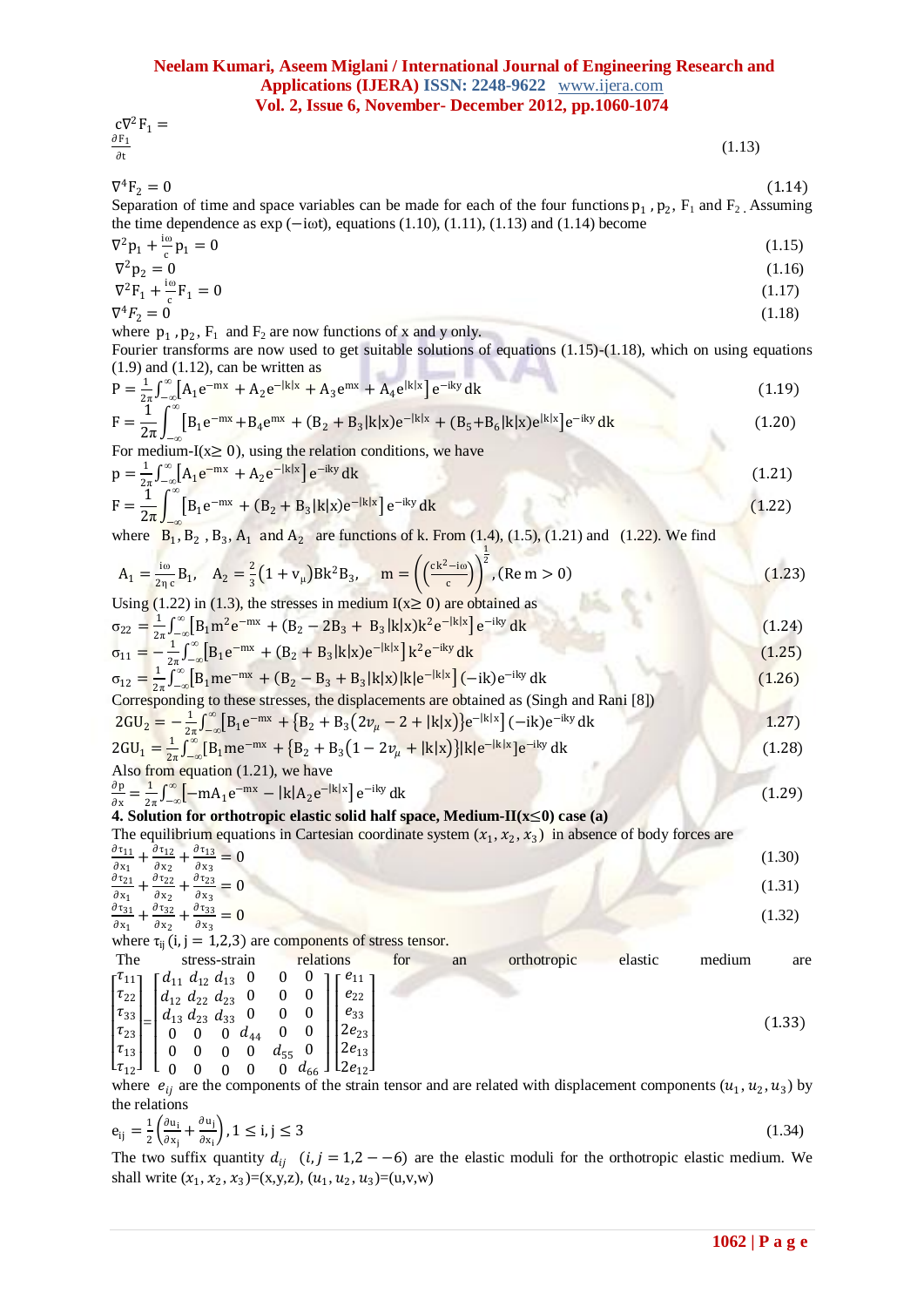# **Neelam Kumari, Aseem Miglani / International Journal of Engineering Research and Applications (IJERA) ISSN: 2248-9622** www.ijera.com

## **Vol. 2, Issue 6, November- December 2012, pp.1060-1074**

 The equilibrium equations in terms of the displacement components can be obtained from equations (1.30)- (1.32) by using (1.33) and (1.34) and for the present two dimensional problem are

$$
d_{11}\frac{\partial^2 u}{\partial x^2} + d_{66}\frac{\partial^2 u}{\partial y^2} + (d_{66} + d_{12})\frac{\partial^2 v}{\partial x \partial y} = 0
$$
\n(1.35)

$$
(d_{66} + d_{12})\frac{\partial^2 u}{\partial x \partial y} + d_{66}\frac{\partial^2 v}{\partial x^2} + d_{22}\frac{\partial^2 v}{\partial y^2} = 0
$$
\n(1.36)

We define Fourier transform  $\bar{f}(x, k)$  of  $f(x, y)$  (Debnath, [21]) as

$$
\bar{f}(\mathbf{x}, \mathbf{k}) = \mathbf{F}[f(\mathbf{x}, \mathbf{y})] = \int_{-\infty}^{\infty} f(\mathbf{x}, \mathbf{y}) e^{i\mathbf{k}\mathbf{y}} dy
$$
\n(1.37)

So that

$$
f(x, y) = \frac{1}{2\pi} \int_{-\infty}^{\infty} \bar{f}(x, k) e^{-iky} dk,
$$
\n(1.38)

where k is the transformed Fourier parameter. We know that (Sneddon, [22]) ∂

$$
F\left(\frac{\partial}{\partial y}f(x,y)\right) = (-ik)\bar{f}(x,k)
$$
  
\n
$$
F\left(\frac{\partial^2}{\partial y^2}f(x,y)\right) = (-ik)^2 \bar{f}(x,k)
$$
\n(1.39)

Applying Fourier Transform as defined above on equations (1.35) and (1.36), we get

$$
-d_{66}k^2\bar{u} + d_{11}\frac{d^2\bar{u}}{dx^2} - ik(d_{66} + d_{12})\frac{d\bar{v}}{dx} = 0
$$
\n(1.40)

$$
-ik(d_{66} + d_{12})\frac{d\bar{u}}{dx} - d_{22}k^{2}\bar{v} + d_{66}\frac{d^{2}\bar{v}}{dx^{2}} = 0
$$
\n(1.41)

The equations (1.40)-(1.41) can be written in the following vector matrix differential equation as  
\n
$$
A \frac{d^2N}{dx^2} + B \frac{dN}{dx} + CN = 0
$$
\n(1.42)

**STATISTICS** 

 $\frac{dx^2}{dx^2}$  dx

$$
A = \begin{bmatrix} d_{11} & 0 \\ 0 & d_{66} \end{bmatrix}, \qquad B = \begin{bmatrix} 0 & -ik(d_{66} + d_{12}) \\ -ik(d_{66} + d_{12}) & 0 \end{bmatrix},
$$
  
\n
$$
C = \begin{bmatrix} -k^2d_{66} & 0 \\ 0 & -k^2d_{22} \end{bmatrix}, \qquad N = \begin{bmatrix} \overline{u} \\ \overline{v} \end{bmatrix}
$$
\n(1.43)

We note that the matrices A, B, C are all symmetric and matrices A, B, C depends upon elastic moduli only. Applying eigen value method to solve equation (1.42), we try a solution of the matrix equation (1.42) of the form

$$
N(x, k) = E(k) e^{sx},
$$
\n(1.44)

where s is a parameter and  $E(k)$  is a matrix of the type  $2 \times 1$ . Substituting the value of N from equation (1.44) into equation (1.42),we get the following characteristic equation.

 $(d_{11}d_{66})s^4 - (d_{11}d_{22} - 2d_{12}d_{66} - d_{12}^2)k^2s^2 + d_{22}d_{66}k^4 = 0,$  (1.45) After solving the characteristic equation (1.45), we get the eigenvalues as  $s^2 = m_1^2 k^2, m_2^2 k^2$  where  $m_1{}^2 = \frac{A_0 + \sqrt{A_0{}^2 - 4B_0}}{2}$ ,  $m_2^2 = \frac{A_0 - \sqrt{A_0}}{2}$  $2-4B_0$ 

$$
A_0 = \frac{(d_{11}d_{22} - 2d_{12}d_{66} - d_{12}^2)}{(d_{11}d_{66})} = m_1^2 + m_2^2
$$
  
And 
$$
B_0 = \frac{d_{22}}{d_{11}} = m_1^2 m_2^2
$$
 (1.46)

where the quantities  $m_1$  and  $m_2$  for an orthotropic elastic medium depends upon elastic moduli only and are independent of k. They may be real or complex. We assume that  $m_1 \neq m_2$  for an orthotropic elastic medium. Then the eigen values can be written as

$$
s_1 = m_1 |k|
$$
,  $s_2 = m_2 |k|$ ,  $s_3 = -m_1 |k|$ ,  $s_4 = -m_2 |k|$  (1.47)  
with real parts of  $(m_1, m_2)$  as positive. The eigen vectors for an orthotropic elastic medium are obtained by solving the matrix equation

$$
[s2A + sB + C]E(K) = 0
$$
  
in which the matrices A, B, C are given by equation (1.43)  
The eigen vectors become  

$$
X_F^T = [P_{2F}, 1], X_{F+2}^T = [-P_{2F}, 1], \text{ for } F=1,2
$$
  
In which  
in this is 
$$
[A + A] = \frac{1}{2} [A + A] = \frac{1}{2} [A + A] = \frac{1}{2} [A + A] = \frac{1}{2} [A + A] = \frac{1}{2} [A + A] = \frac{1}{2} [A + A] = \frac{1}{2} [A + A] = \frac{1}{2} [A + A] = \frac{1}{2} [A + A] = \frac{1}{2} [A + A] = \frac{1}{2} [A + A] = \frac{1}{2} [A + A] = \frac{1}{2} [A + A] = \frac{1}{2} [A + A] = \frac{1}{2} [A + A] = \frac{1}{2} [A + A] = \frac{1}{2} [A + A] = \frac{1}{2} [A + A] = \frac{1}{2} [A + A] = \frac{1}{2} [A + A] = \frac{1}{2} [A + A] = \frac{1}{2} [A + A] = \frac{1}{2} [A + A] = \frac{1}{2} [A + A] = \frac{1}{2} [A + A] = \frac{1}{2} [A + A] = \frac{1}{2} [A + A] = \frac{1}{2} [A + A] = \frac{1}{2} [A + A] = \frac{1}{2} [A + A] = \frac{1}{2} [A + A] = \frac{1}{2} [A + A] = \frac{1}{2} [A + A] = \frac{1}{2} [A + A] = \frac{1}{2} [A + A] = \frac{1}{2} [A + A] = \frac{1}{2} [A + A] = \frac{1}{2} [A + A] = \frac{1}{2} [A + A] = \frac{1}{2} [A + A] = \frac{1}{2} [A + A] = \frac{1}{2} [A + A] = \frac{1}{2} [A + A] = \frac{1}{2} [A + A] = \frac{1}{2} [A + A] = \frac{1}{2} [A + A] = \frac{1}{2} [A + A] = \frac{1}{2} [A + A] = \frac{1}{2} [A + A] =
$$

$$
P_{21} = \frac{im_1|k|}{k} \left( \frac{d_{66} + d_{12}}{d_{11}m_1{}^2 - d_{66}} \right) = \frac{-ik}{m_1|k|} \left( \frac{d_{66}m_1{}^2 - d_{22}}{d_{66} + d_{12}} \right)
$$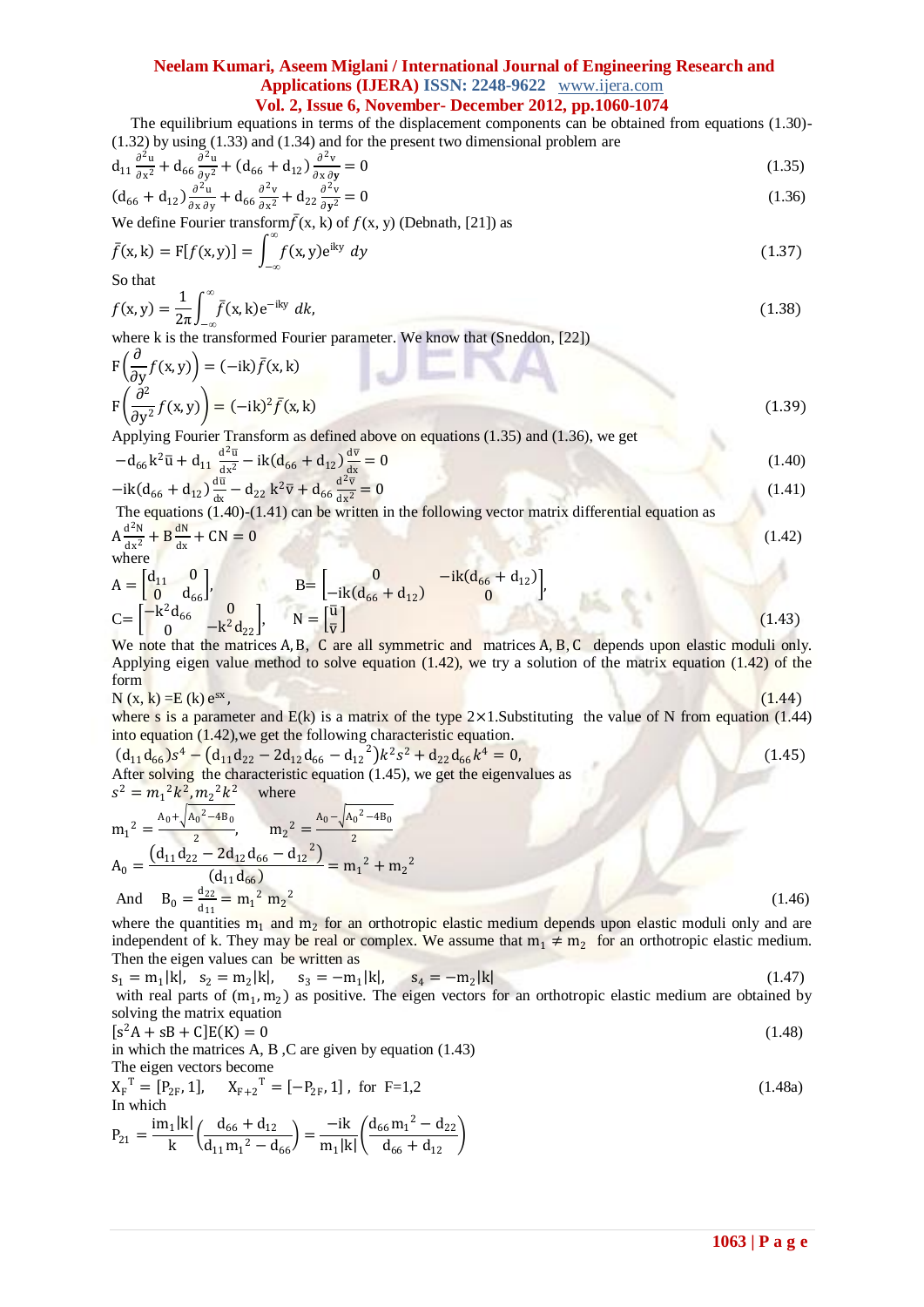# **Neelam Kumari, Aseem Miglani / International Journal of Engineering Research and Applications (IJERA) ISSN: 2248-9622** www.ijera.com

**Vol. 2, Issue 6, November- December 2012, pp.1060-1074**

$$
P_{22} = \frac{im_2|k|}{k} \left( \frac{d_{66} + d_{12}}{d_{11}m_2^2 - d_{66}} \right) = \frac{-ik}{m_2|k|} \left( \frac{d_{66}m_2^2 - d_{22}}{d_{66} + d_{12}} \right)
$$
(1.49)

Thus a solution of the matrix equation (1.42) for orthotropic elastic medium is  $N(x, k) = \sum_{F=1}^{2} (c_F X_F e^{m_F|k|x} + c_{F+2} X_{F+2} e^{-m_F|k|x})$  (1.50) Where  $c_1$ ,  $c_2$ ,  $c_3$ ,  $c_4$ , are coefficients to be determined from boundary conditions. From equations (1.43), (1.48a), (1.49) and (1.50), we write

$$
\overline{u}(x,k) = c_1 P_{21} e^{m_1|k|x} + c_2 P_{22} e^{m_2|k|x} - c_3 P_{21} e^{-m_1|k|x} - c_4 P_{22} e^{-m_2|k|x},
$$
\n(1.51)  
\n
$$
\overline{v}(x,k) = c_1 e^{m_1|k|x} + c_2 e^{m_2|k|x} + c_3 e^{-m_1|k|x} + c_4 e^{-m_2|k|x}
$$
\n(1.52)

$$
\overline{v}(x,k) = c_1 e^{m_1|k|x} + c_2 e^{m_2|k|x} + c_3 e^{-m_1|k|x} + c_4 e^{-m_2|k|x}
$$

Inversion of equation (1.51) and (1.52) gives the displacements in the following integral forms 1 ∞

$$
u(x,y) = \frac{1}{2\pi} \int_{-\infty}^{\infty} \left[ c_1 P_{21} e^{m_1|k|x} + c_2 P_{22} e^{m_2|k|x} - c_3 P_{21} e^{-m_1|k|x} - c_4 P_{22} e^{-m_2|k|x} \right] e^{-iky} dk
$$
\n(1.53)  
\n
$$
v(x,y) = \frac{1}{2\pi} \int_{-\infty}^{\infty} \left[ c_1 e^{m_1|k|x} + c_2 e^{m_2|k|x} + c_3 e^{-m_1|k|x} + c_4 e^{-m_2|k|x} \right] e^{-iky} dk
$$
\n(1.54)

For the transformed stresses for plane strain deformation parallel to xy plane of orthotropic elastic medium, using equations (1.33)-(1.34) and (1.38)-(1.39), we get\n
$$
y = \frac{2\pi}{3} \left( \frac{2\pi}{3} \right)
$$

$$
\bar{\tau}_{11} = (-ik)d_{12}\bar{v} + d_{11}\frac{d\bar{v}}{dx}
$$
\n(1.55)

$$
\bar{\tau}_{12} = (-ik)d_{66}\bar{u} + d_{66}\frac{dv}{dx}
$$
\n
$$
(1.56)
$$

where  $\bar{u}$ ,  $\bar{v}$  used in equations (1.55)-(1.56) are Fourier Transforms of u(x, y) and v(x, y).

Putting the values of  $\bar{u}$  and  $\bar{v}$  from equations (1.51) and (1.52) and their derivatives into equations (1.55)-(1.56) we obtain  $\bar{\tau}_{11}$ ,  $\bar{\tau}_{12}$ , as

$$
\bar{\tau}_{11} = [c_1 Q_{21} e^{m_1|k|x} + c_2 Q_{22} e^{m_2|k|x} + c_3 Q_{21} e^{-m_1|k|x} + c_4 Q_{22} e^{-m_2|k|x}
$$
\n
$$
\bar{\tau}_{12} = d_{66} (c_1 R_{21} e^{m_1|k|x} + c_2 R_{22} e^{m_2|k|x} - c_3 R_{21} e^{-m_1|k|x} - c_4 R_{22} e^{-m_2|k|x}
$$
\n(1.58)  
\nwhere

$$
Q_{2F} = d_{11} P_{2F} m_F |k| - id_{12} k \tag{1.59}
$$

$$
R_{2F} = m_F |k| - i P_{2F} k, \quad \text{for } F = 1,2
$$
\n(1.60)

Inversion of equations (1.57)-(1.58) gives the stresses in the following integral forms for an orthotropic elastic medium as  $\int_1^{\infty}$ 

$$
\tau_{11} = \frac{1}{2\pi} \int_{-\infty}^{\infty} [c_1 Q_{21} e^{m_1|k|x} + c_2 Q_{22} e^{m_2|k|x} + c_3 Q_{21} e^{-m_1|k|x} + c_4 Q_{22} e^{-m_2|k|x} ]e^{-iky} dk
$$
(1.61)

$$
\tau_{12} = \frac{1}{2\pi} \int_{-\infty} d_{66} \left[ c_1 R_{21} e^{m_1|k|x} + c_2 R_{22} e^{m_2|k|x} - c_3 R_{21} e^{-m_1|k|x} - c_4 R_{22} e^{-m_2|k|x} \right] e^{-iky} dk \tag{1.62}
$$

The displacements and stress components for orthotropic elastic half space medium II ( $x \le 0$ ) case (a) are now obtained as from equations  $(1.53)-(1.54)$  and $(1.61)-(1.62)$ 

$$
u(x,y) = \frac{1}{2\pi} \int_{-\infty}^{\infty} [c_1 P_{21} e^{m_1|k|x} + c_2 P_{22} e^{m_2|k|x}] e^{-iky} dk
$$
  
\n
$$
v(x,y) = \frac{1}{2\pi} \int_{-\infty}^{\infty} [c_1 e^{m_1|k|x} + c_2 e^{m_2|k|x}] e^{-iky} dk
$$
  
\n
$$
\tau_{11} = \frac{1}{2\pi} \int_{-\infty}^{\infty} [c_1 Q_{21} e^{m_1|k|x} + c_2 Q_{22} e^{m_2|k|x}] e^{-iky} dk
$$
  
\n
$$
\tau_{12} = \frac{1}{2\pi} \int_{-\infty}^{\infty} [d_{66}(c_1 R_{21} e^{m_1|k|x} + c_2 R_{22} e^{m_2|k|x}] e^{-iky} dk
$$
  
\n(1.66)

**4.1 Normal Line-load** 



Fig.1: A Normal line-load F<sub>1</sub>, per unit length, acting in the positive x-direction on the interface x=0 along z*axis.*

Consider a normal line-load  $F_1$ , per unit length, acting in the positive x-direction on the interface  $x=0$  along zaxis. Since the half spaces (poroelastic half space and orthotropic elastic half space) are assumed to be in welded contact along the plane x=0, the continuity of the stresses and the displacements give the following boundary conditions at x=0: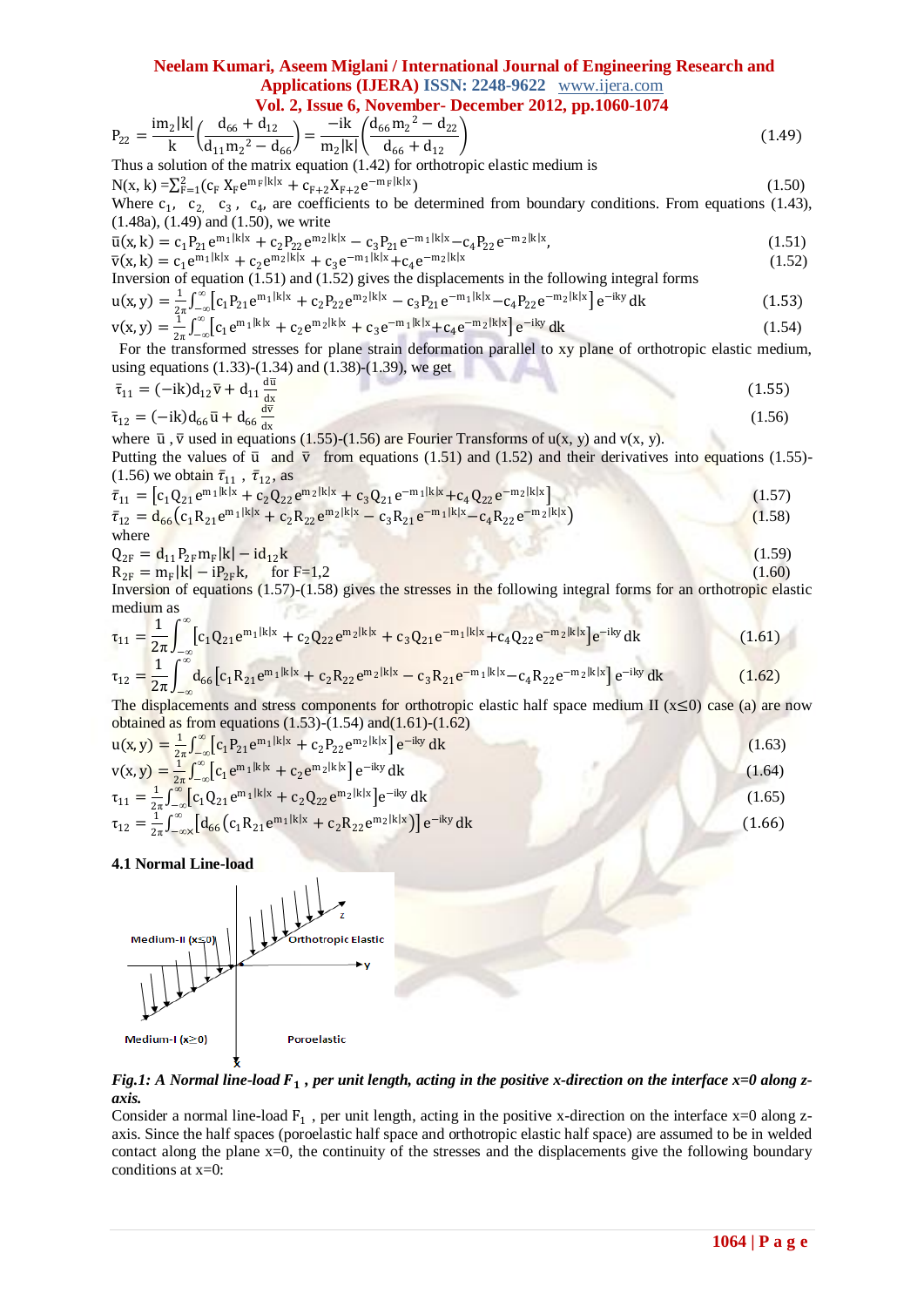| $\sigma_{12} = \tau_{12}$                                                                                                                                                                       | (1.67) |
|-------------------------------------------------------------------------------------------------------------------------------------------------------------------------------------------------|--------|
| $\sigma_{11} - \tau_{11} = -F_1 \delta(y)$                                                                                                                                                      | (1.68) |
| $U_1^1(x, y) = u(x, y)$                                                                                                                                                                         | (1.69) |
| $U_2^1(x, y) = v(x, y)$                                                                                                                                                                         | (1.70) |
| where $\delta(y)$ in equation (1.68) is the Dirac delta function and it satisfies the following properties                                                                                      |        |
| $\int_{-\infty}^{\infty} \delta(y) dy = 1, \delta(y) = \frac{1}{2\pi} \int_{-\infty}^{\infty} e^{-iky} dk$                                                                                      | (1.71) |
| Also, if we assume that the interface is impermeable, the hydraulic boundary condition $x=0$ is                                                                                                 |        |
| $\frac{\partial \mathbf{p}}{\partial \mathbf{x}} = 0$                                                                                                                                           | (1.72) |
| Now using equations $(1.25)-(1.29)$ , $(1.63)-(1.66)$ and $(1.67)-(1.72)$ we get the following system of equations                                                                              |        |
| $mB_1 +  k B_2 -  k B_3 - \frac{id_{66}R_{21}}{h}c_1 - \frac{id_{66}R_{22}}{h}c_2 = 0$                                                                                                          | (1.73) |
| $B_1 + B_2 + \frac{Q_{21}}{R^2}c_1 + \frac{Q_{22}}{R^2}c_2 = \frac{F_1}{R^2}$                                                                                                                   | (1.74) |
| $B_1 + B_2 + (2v_\mu - 2)B_3 + \frac{2Gi}{h}c_1 + \frac{2Gi}{h}c_2 = 0$                                                                                                                         | (1.75) |
| $B_1m + B_2 k  +  k (1 - 2v_u)B_3 - 2GP_{21}c_1 - 2GP_{22}c_2 = 0$                                                                                                                              | (1.76) |
| $ma^{1}B_{1} +  k b^{1}B_{3} = 0$                                                                                                                                                               | (1.77) |
| where                                                                                                                                                                                           |        |
| $a^1 = \frac{100}{2 \pi c}$ , $b^1 = \frac{2}{3}(1 + v_\mu)Bk^2$                                                                                                                                | (1.78) |
| Solving the system of equations $(1.73)-(1.77)$ using $(1.78)$ we obtain                                                                                                                        |        |
| $B_1 = \frac{- k b^1}{1}B_3$                                                                                                                                                                    | (1.79) |
| $B_2 = \frac{F_1}{ k k^2} \left\{ \frac{s}{r_{F-Fs}} (pt + 2GP_{21}) - \frac{PR}{p_{-0}} (pt + 2GP_{21}) + \frac{R}{p_{-0}} (pu + 2GP_{22}) \right\}$                                           | (1.80) |
| $B_3 = \frac{F_1}{k^2s} \left\{ \frac{-ts}{tE - Fs} + \frac{tPR}{P-0} - \frac{uR}{P-0} \right\}$                                                                                                | (1.81) |
| $c_1 = \frac{F_1}{k^2} \left\{ \frac{s}{t_F - Fs} - \frac{PR}{P} \right\}$                                                                                                                      | (1.82) |
| $c_2 = \frac{F_1}{k^2} \left\{ \frac{R}{R_1 R_2} \right\}$                                                                                                                                      | (1.83) |
| Where                                                                                                                                                                                           |        |
| $\alpha = \frac{- k b^1}{m a^1}$ , $p = m\alpha +  k (1 - 2v_\mu)$ , $r = \alpha m -  k $ , $q = \alpha + 2v_\mu - 2$ ,                                                                         |        |
| $E = q - \alpha$ , $F = \frac{2Gi}{k} - \frac{Q_{21}}{k^2}$ , $G = \frac{2Gi}{k} - \frac{Q_{22}}{k^2}$ , $L = \alpha - \frac{r}{ k }$ , $M = \frac{Q_{21}}{k^2} + \frac{id_{66}R_{21}}{k^2 k }$ |        |
| $N = \frac{Q_{22}}{k^2} + \frac{id_{66}R_{22}}{klk}$ , $S = \frac{p}{lk} - q$ , $t = -\frac{2Gi}{k} - \frac{2GP_{21}}{kl}$ , $u = -\frac{2Gi}{k} - \frac{2GP_{22}}{lk}$ ,                       |        |
| $P = \frac{(uE - Gs)}{(tE - Fs)}$ , $Q = \frac{(GL - EN)}{(EL - EM)}$ , $R = \left(\frac{s}{tE - Fs}\right) + \left(\frac{E + L}{FL - EM}\right)$                                               | (1.84) |

**4.1.1 Undrained state,**  $\omega \rightarrow \infty$ 

Putting the values of  $B_1$ ,  $B_2$  and  $B_3$  from equations (1.79)-(1.81) into equations(1.24)-(1.29) which corresponds to the stresses ,displacements and pore pressure for poroelastic half space medium-I( $x \ge 0$ ) and then taking limit  $\omega \rightarrow \infty$  and then integrate, we get

$$
\sigma_{11}^{(N)} = \frac{-F_1}{\pi} P_7 \frac{x}{x^2 + y^2} - \frac{F_1 P_6}{\pi} \frac{x(x^2 - y^2)}{(x^2 + y^2)^2}
$$
\n(1.85)\n
$$
F_1 (P_7 - 2P_6) \frac{x}{x} - \frac{F_1 P_6}{F_1 P_6} \frac{x(x^2 - y^2)}{(x^2 - y^2)}
$$
\n(1.86)

$$
\sigma_{22}^{(N)} = \frac{F_1 (P_7 - 2P_6)}{\pi} \frac{x}{x^2 + y^2} + \frac{F_1 P_6 x (x^2 - y^2)}{\pi (x^2 + y^2)^2}
$$
\n
$$
\sigma_{12}^{(N)} = \frac{F_1}{\pi} (P_6 - P_7) \frac{y}{x^2 + y^2} - \frac{2F_1 P_6}{\pi} \frac{yx^2}{(x^2 + y^2)^2}
$$
\n(1.87)

$$
2GU_2^{1(N)} = \frac{F_1}{\pi} \left( \left( P_7 + P_6 (2v_\mu - 2) \right) \tan^{-1} \frac{y}{x} + \frac{F_1 P_6}{\pi} \frac{xy}{x^2 + y^2} \right)
$$
(1.88)

$$
2GU_1^{(N)} = -\frac{F_1}{2\pi} \left( P_7 + P_6 (1 - 2\nu_\mu) \right) \log(x^2 + y^2) + \frac{F_1 P_6}{\pi} \frac{x^2}{x^2 + y^2}
$$
(1.89)

$$
p^{(N)} = \frac{2F_1(1 + v_\mu)BP_6}{3\pi} \frac{x}{x^2 + y^2}
$$
 (1.90)

Where  $P_6$ ,  $P_7$  are as follow

$$
P_1^1 = \left\{-2Gm_2 \left(\frac{d_{66} + d_{12}}{d_{11}m_2^2 - d_{66}}\right) - 2G\right\} \left(2\nu_\mu - 2\right) - \left\{2G - d_{11}m_2^2 \left(\frac{d_{66} + d_{12}}{d_{11}m_2^2 - d_{66}}\right) + d_{12}\right\} \left(3 - 4\nu_\mu\right)
$$
(1.91)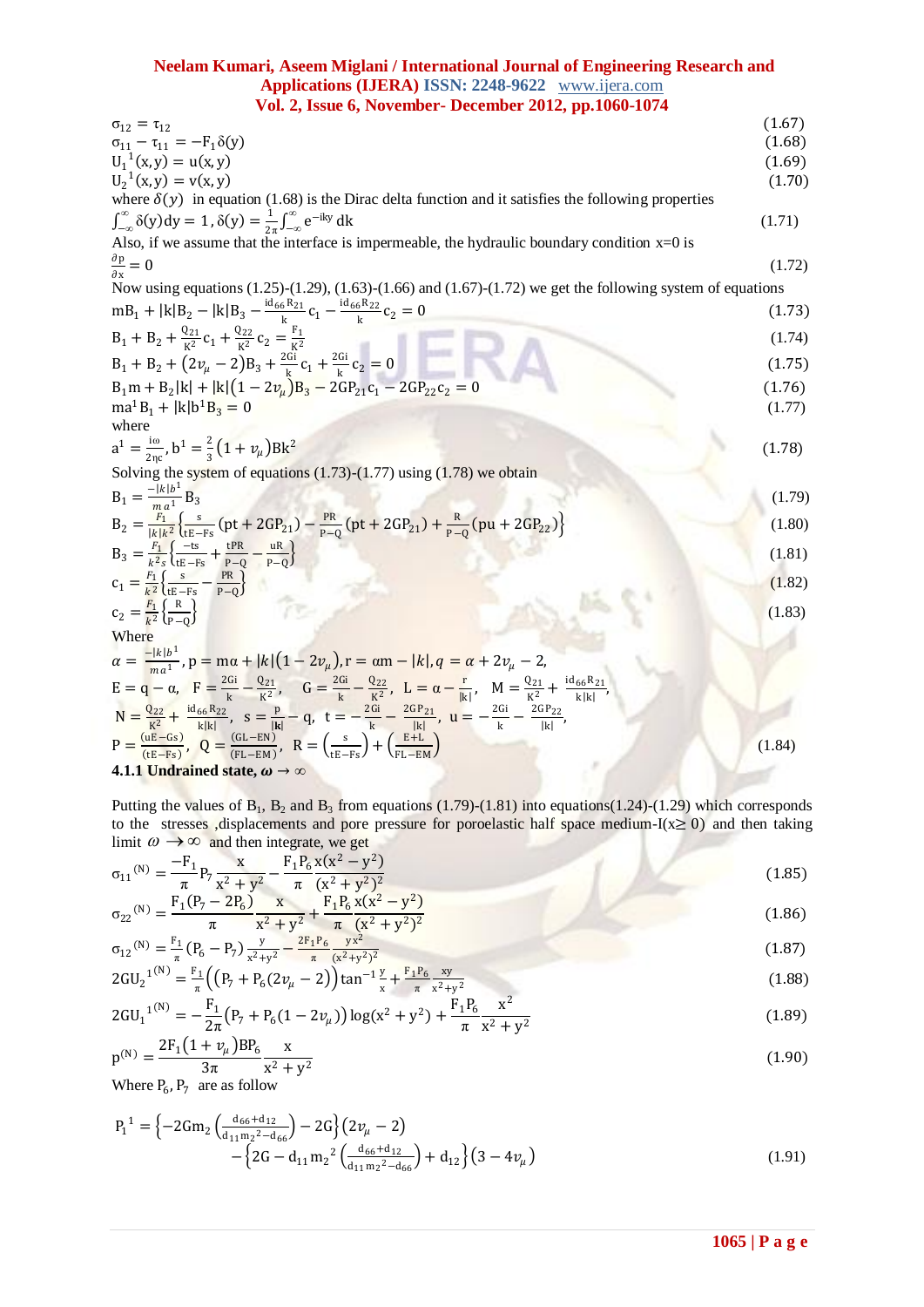$$
P_1^{11} = \left\{-2Gm_1 \left(\frac{d_{66} + d_{12}}{d_{11}m_1^2 - d_{66}}\right) - 2G\right\}(2v_\mu - 2) - \left\{2G - d_{11}m_1^2 \left(\frac{d_{66} + d_{12}}{d_{11}m_1^2 - d_{66}}\right) + d_{12}\right\}(3 - 4v_\mu)
$$
\n(1.92)

$$
P_1 = \frac{P_1^{1}}{P_1^{11}}
$$
 (1.93)

$$
P_2^1 = \left\{ 2G - d_{11}m_2^2 \left( \frac{d_{66} + d_{12}}{d_{11}m_2^2 - d_{66}} \right) + d_{12} \right\} - \left( 2v_\mu - 2 \right) \left[ \left\{ d_{11}m_2^2 \left( \frac{d_{66} + d_{12}}{d_{11}m_2^2 - d_{66}} \right) - d_{12} \right\} + d_{66}m_2 \left\{ 1 + \left( \frac{d_{66} + d_{12}}{d_{11}m_2^2 - d_{66}} \right) \right\} \right]
$$
(1.94)

 $\sim$ 

$$
P_2^{11} = \left\{ 2G - d_{11}m_1^2 \left( \frac{d_{66} + d_{12}}{d_{11}m_1^2 - d_{66}} \right) + d_{12} \right\} - \left( 2\nu_\mu - 2 \right) \left[ \left\{ d_{11}m_1^2 \left( \frac{d_{66} + d_{12}}{d_{11}m_1^2 - d_{66}} \right) - d_{12} \right\} + d_{66}m_1 \left\{ 1 + \left( \frac{d_{66} + d_{12}}{d_{11}m_1^2 - d_{66}} \right) \right\} \right]
$$
(1.95)

$$
P_2 = \frac{2}{P_2^{11}} \tag{1.96}
$$
\n
$$
P_3^1 = \frac{(3 - 4v_\mu)}{P_1^{11}} \tag{1.97}
$$

$$
P_3^{11} = \frac{(2v_\mu - 1)}{P_2^{11}}
$$
  
\n
$$
P_3 = P_3^1 + P_3^{11}
$$
  
\n(1.99)

$$
P_4 = \frac{P_3}{P_1 - P_2}
$$
\n
$$
P_5 = P_3^1 - P_1 P_4
$$
\n(1.100)

$$
P_5 = P_3^1 - P_1 P_4
$$
\n(1.101)  
\n
$$
P_2 \left[2C_{\rm rms} \left( \frac{d_{66} + d_{12}}{2C_{\rm rms} + 2C_{\rm rms}} \right) + 2C_{\rm rms} \left( \frac{d_{66} + d_{12}}{2C_{\rm rms} + 2C_{\rm rms}} \right) + 2C_{\rm rms} \right]
$$

$$
P_6 = \frac{P_5 \left[2Gm_1 \left(\frac{u_{66} + u_{12}}{d_{11}m_1^2 - d_{66}}\right) + 2G\right] + P_4 \left[2Gm_2 \left(\frac{u_{66} + u_{12}}{d_{11}m_2^2 - d_{66}}\right) + 2G\right]}{\left(3 - 4v_\mu\right)}
$$
(1.102)

$$
P_7 = \left\{ -\left(1 - 2v_\mu\right)P_6 + 2Gm_1\left(\frac{d_{66} + d_{12}}{d_{11}m_1^2 - d_{66}}\right)P_5 + 2Gm_2\left(\frac{d_{66} + d_{12}}{d_{11}m_2^2 - d_{66}}\right)P_4 \right\}
$$
(1.103)

Putting the values of  $c_1$ , and  $c_2$  from equations (1.82)-(1.83) into equations(1.63)-(1.66) which corresponds to the stresses and displacements for orthotropic elastic half space medium-II( $x \le 0$ ) and then taking limit  $\omega$  $\rightarrow \infty$  and then integrate, we get

$$
\tau_{12}^{(N)} = \frac{F_1 P_5 d_{66} m_1}{\pi} \left\{ 1 + \left( \frac{d_{66} + d_{12}}{d_{11} m_1^2 - d_{66}} \right) \left( \frac{-y}{(y^2 + m_1^2 x^2)} \right) + \frac{F_1 P_4 d_{66} m_2}{\pi} \left\{ 1 + \left( \frac{d_{66} + d_{12}}{d_{11} m_2^2 - d_{66}} \right) \left( \frac{-y}{(y^2 + m_2^2 x^2)} \right) \right\}
$$
\n
$$
\tau_{11}^{(N)} = \frac{F_1 P_5}{\pi} \left\{ d_{11} m_1^2 \left( \frac{d_{66} + d_{12}}{d_{11} m_1^2 - d_{66}} \right) - d_{12} \right\} \left( \frac{-m_1 x}{(y^2 + m_1^2 x^2)} \right\}
$$
\n(1.104)

$$
= \pi \left( \frac{a_{11}m_1}{d_{11}m_1^2 - d_{66}} \right) \frac{a_{12}}{(y^2 + m_1^2x^2)} + \frac{F_1P_4}{\pi} \left\{ d_{11}m_2^2 \left( \frac{d_{66} + d_{12}}{d_{11}m_2^2 - d_{66}} \right) - d_{12} \right\} \left( \frac{-m_2x}{(y^2 + m_2^2x^2)} \right) \tag{1.105}
$$

$$
v^{(N)}(x,y) = \frac{F_1 P_5}{\pi} \tan^{-1} \left( \frac{y}{m_1 x} \right) + \frac{F_1 P_4}{\pi} \tan^{-1} \left( \frac{y}{m_2 x} \right)
$$
(1.106)  

$$
v^{(N)}(x,y) = -F_1 P_4 m_1 \left( \frac{d_{66} + d_{12}}{d_{66} + d_{12}} \right) \tan^{(2)} \left( \frac{d_{66} + d_{12}}{d_{66} + d_{12}} \right) \tan^{(2)} \left( \frac{d_{66} + d_{12}}{d_{66} + d_{12}} \right)
$$
(1.106)

$$
u^{(N)}(x,y) = \frac{-r_1 r_4 m_1}{2\pi} \left( \frac{u_{66} + u_{12}}{d_{11} m_1^2 - d_{66}} \right) \log(y^2 + m_1^2 x^2) - \frac{r_1 r_5 m_2}{2\pi} \left( \frac{u_{66} + u_{12}}{d_{11} m_2^2 - d_{66}} \right) \log(y^2 + m_2^2 x^2)
$$
\n(1.107)

# **5. Solution for transversely isotropic elastic solid half space Medium-II (x**≤**0), Case (b)**

The equilibrium equations in Cartesian coordinate system  $(x_1, x_2, x_3)$  in absence of body forces are

 $\partial\, \tau_{11}$  $\frac{\partial \tau_{11}}{\partial x_1} + \frac{\partial \tau_{12}}{\partial x_2}$  $\frac{\partial \tau_{12}}{\partial x_2} + \frac{\partial \tau_{13}}{\partial x_3}$  $= 0$  (2.1)

$$
\frac{\partial x_1}{\partial x_1} + \frac{\partial x_2}{\partial x_2} + \frac{\partial x_3}{\partial x_3} = 0
$$
\n(2.2)

$$
\frac{\partial \tau_{31}}{\partial x_1} + \frac{\partial \tau_{32}}{\partial x_2} + \frac{\partial \tau_{33}}{\partial x_3} = 0 \tag{2.3}
$$

where  $\tau_{ij}$  are components of stress tensor.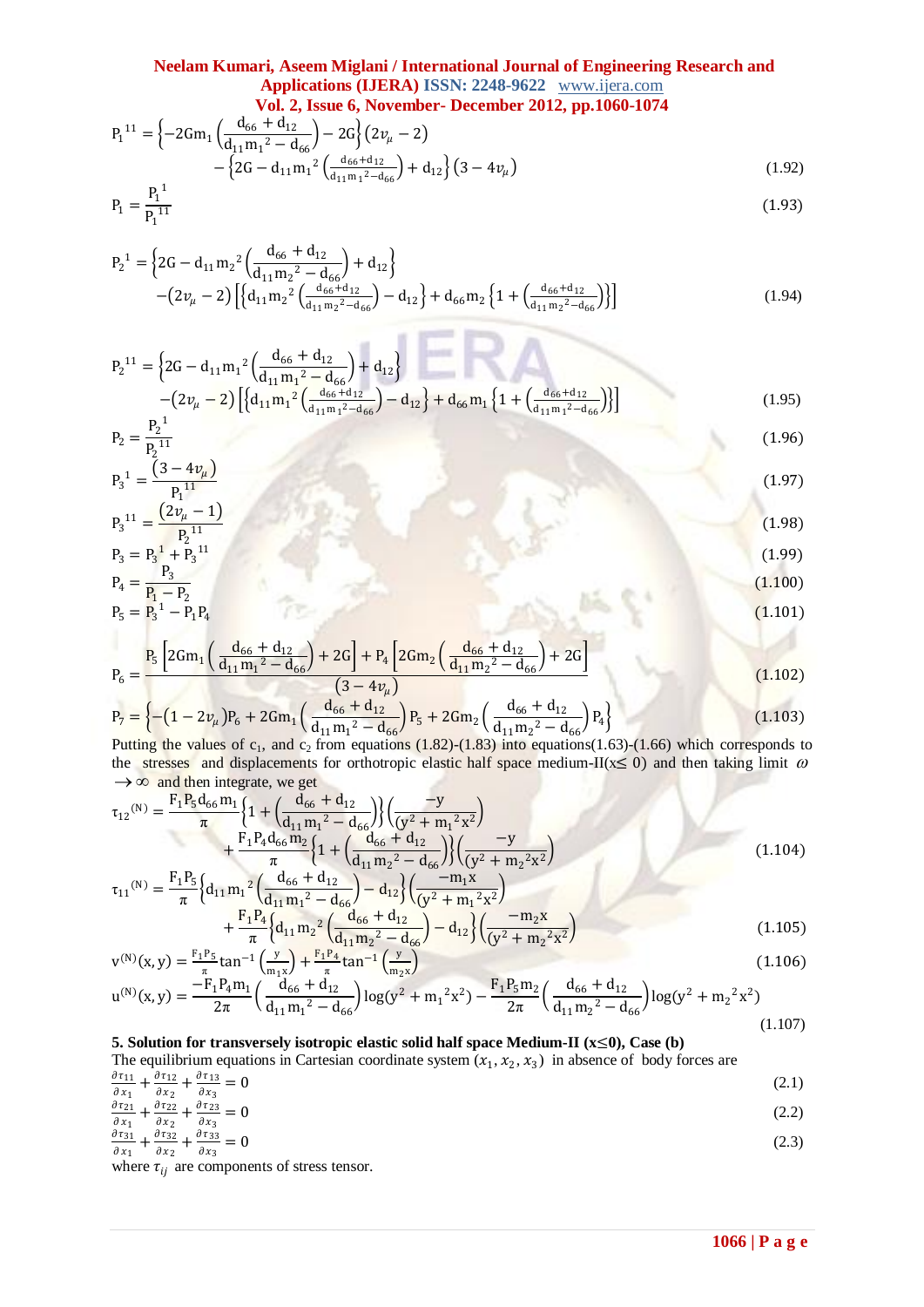# **Neelam Kumari, Aseem Miglani / International Journal of Engineering Research and Applications (IJERA) ISSN: 2248-9622** www.ijera.com

**Vol. 2, Issue 6, November- December 2012, pp.1060-1074**

| The                                                                                          | stress-strain                                                                                                                                                                                                                                                                                                                     | relations                | for                                                                                   | a                                                           | transversely | isotropic | elastic | medium | are   |
|----------------------------------------------------------------------------------------------|-----------------------------------------------------------------------------------------------------------------------------------------------------------------------------------------------------------------------------------------------------------------------------------------------------------------------------------|--------------------------|---------------------------------------------------------------------------------------|-------------------------------------------------------------|--------------|-----------|---------|--------|-------|
| $\left \frac{\tau_{33}}{\tau_{23}}\right  =$<br>$ \tau_{13} $<br>$\lfloor \tau_{12} \rfloor$ | $\begin{bmatrix} \tau_{11} \\ \tau_{22} \end{bmatrix}$ $\begin{bmatrix} d_{11} & d_{12} & d_{13} & 0 \\ d_{12} & d_{11} & d_{13} & 0 \end{bmatrix}$<br>$d_{12} d_{11} d_{13} 0 0$<br>$\int d_{13} d_{13} d_{33} 0 0$<br>$0 \t 0 \t 0 \t d_{44}$<br>$\bf{0}$<br>$\overline{\mathbf{0}}$<br>$\mathbf{0}$<br>$\overline{\mathbf{0}}$ | $d_{44}$<br>$\mathbf{0}$ | $\frac{1}{2}$ (d <sub>11</sub> – d <sub>12</sub> ) $\left[ \frac{1}{2e_{12}} \right]$ | $-e_{11}$<br>$e_{22}$<br>$e_{33}$<br>$2e_{23}$<br>$2e_{13}$ |              |           |         |        | (2.4) |

where  $e_{ij}$  are the components of the strain tensor and are related with displacement components  $(u_1, u_2, u_3)$  by the relations

$$
e_{ij} = \frac{1}{2} \left( \frac{\partial u_i}{\partial x_j} + \frac{\partial u_j}{\partial x_i} \right), 1 \le i, j \le 3
$$
\n
$$
(2.5)
$$

The two suffix quantity  $d_{ij}$  are the elastic moduli for the transversely isotropic elastic medium. We shall write  $(x_1, x_2, x_3) = (x,y,z), (u_1, u_2, u_3) = (u, v, w)$ 

 The equilibrium equations in terms of the displacement components can be obtained from equations (2.1)- (2.4) by using (1.34) and for the present two dimensional problem are

$$
d_{11} \frac{\partial^2 u}{\partial x^2} + \frac{1}{2} (d_{11} - d_{12}) \frac{\partial^2 u}{\partial y^2} + \frac{1}{2} (d_{11} + d_{12}) \frac{\partial^2 v}{\partial x \partial y} = 0
$$
\n(2.6)\n
$$
\frac{1}{2} (d_{11} + d_{12}) \frac{\partial^2 u}{\partial x \partial y} + \frac{1}{2} (d_{11} - d_{12}) \frac{\partial^2 v}{\partial x^2} + d_{11} \frac{\partial^2 v}{\partial y^2} = 0
$$
\n(2.7)

Applying Fourier Transform as defined by (1.37)-(1.39) on equations (2.6) and (2.7), we get

$$
\frac{d^2 \bar{u}}{dx^2} = k^2 \left( \frac{d_{11} - d_{12}}{2d_{11}} \right) \bar{u} + ik \left( \frac{d_{11} + d_{12}}{2d_{11}} \right) \frac{d\bar{v}}{dx}
$$
\n(2.8)\n
$$
\frac{d^2 \bar{v}}{dx^2} = k^2 \left( \frac{2d_{11}}{d_{11} - d_{12}} \right) \bar{v} + ik \left( \frac{d_{11} + d_{12}}{d_{11} - d_{12}} \right) \frac{d\bar{u}}{dx}
$$
\n(2.9)

The above equations  $(2.8)-(2.9)$  can be written in the following vector matrix equation form as  $dN_1$  $\frac{dN_1}{dx} = A_1 N_1$  $(2.10)$ 

 $16.97$ 

where

$$
N_1 = \begin{bmatrix} \bar{u} \\ \bar{v} \\ d\bar{u} \\ dx \\ d\bar{v} \end{bmatrix}, A_1 = \begin{bmatrix} 0 & 0 & 1 & 0 \\ 0 & 0 & 0 & 1 \\ k^2 R_1 & 0 & 0 & 1 \\ 0 & k^2 R_3 & ikR_4 & 0 \end{bmatrix}
$$
(2.11)

Where  $R_1$ ,  $R_2$ ,  $R_3$  and  $R_4$  are as follow

$$
R_1 = \frac{d_{11} - d_{12}}{2d_{11}}, \qquad R_2 = \frac{d_{11} + d_{12}}{2d_{11}}, \quad R_3 = \frac{1}{R_1}, \quad R_4 = R_2 R_3
$$
\n(2.12)

Applying eigen value method to solve equation  $(2.10)$ , we try a solution of the matrix equation  $(2.10)$  of the form

$$
N(x, k) = E(k) e^{sx}
$$
 (2.13)

where s is a parameter and  $E(k)$  is a matrix of the type  $4 \times 1$ . Substituting the value of N from equation (2.13) into equation (2.10),we get the following characteristic equation.  $4 = 0$  (2.14)

 $s^4 - 2k^2s^2 + k$ After solving the characteristic equation (2.14) , we get the repeated eigenvalues as  $s = s_1 = s_2 = -s_3 = -s_4 = |k|$ 

An eigen vector  $X_1$ , corresponding to the eigenvalue  $s = s_1 = |k|$  of multiplicity 2 is found to be ا دانان<del>د</del> آ

$$
X_{1} = \begin{bmatrix} 1\\ k \\ ik^2 \\ k|k| \end{bmatrix}
$$
 (2.15)

Second eigen vector  $X_2$  corresponding to the eigenvalue  $s = s_2 = |k|$  can be obtained as by Ross [23]

$$
X_{2} = \begin{bmatrix} i \{ |k|x - 4\left(\frac{d_{11}}{d_{11} + d_{12}}\right) \} \\ k\left(x - \frac{1}{|k|}\right) \\ i|k| \{ |k|x - \left(\frac{3d_{11} - d_{12}}{d_{11} + d_{12}}\right) \} \\ k|k|x \end{bmatrix}
$$
(2.16)

An eigen vector  $X_3$ , corresponding to the eigenvalue  $s = s_3 = -|k|$  of multiplicity 2 is found to be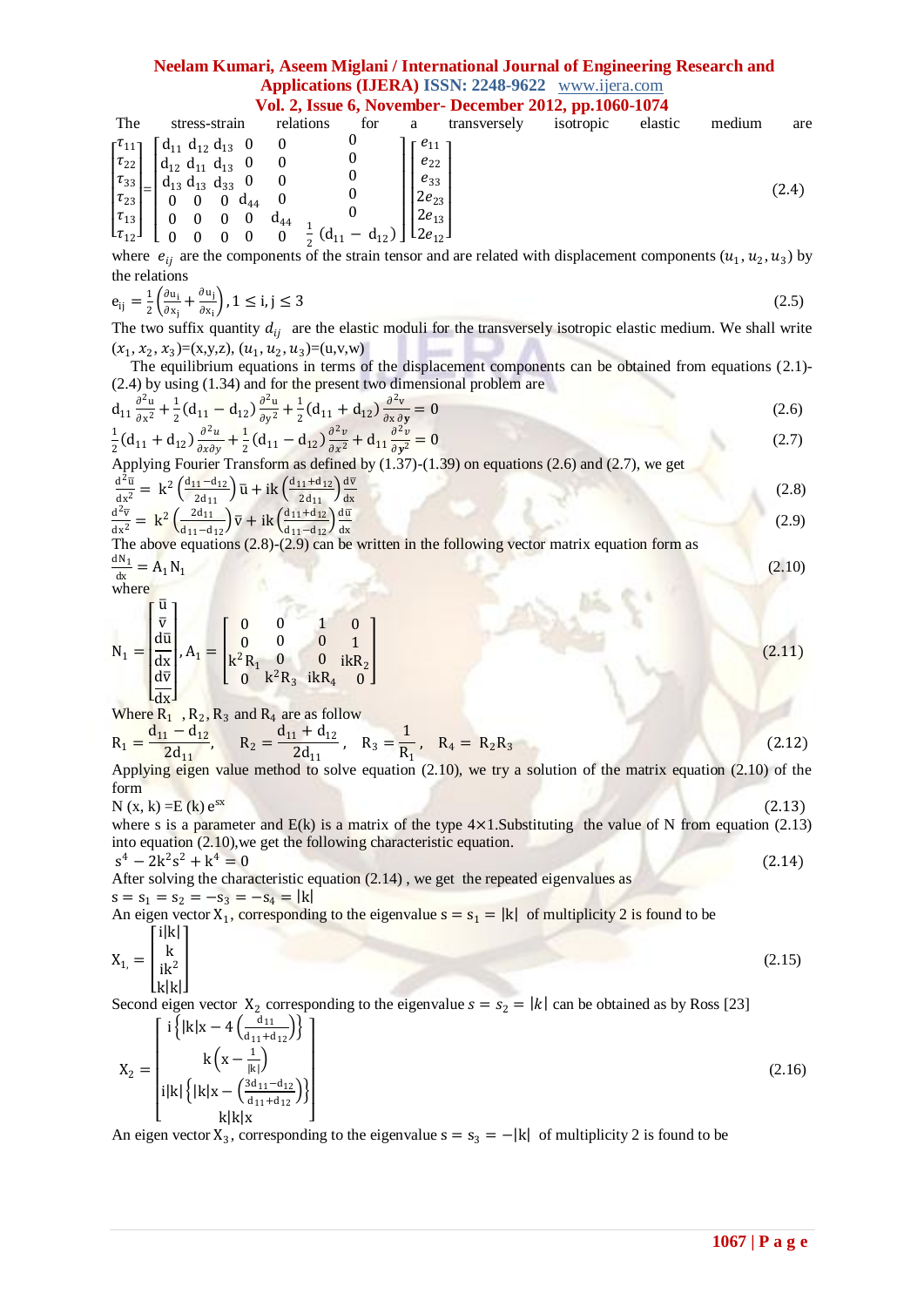$$
X_{3} = \begin{bmatrix} -1|K| \\ k \\ ik^2 \\ -k|k| \end{bmatrix}
$$
 (2.17)

Similarly second eigen vector  $X_4$  corresponding to the eigenvalue  $s = s_4 = - |k|$  can be obtained as by Ross [23]  $\sqrt{1}$ 

$$
X_{4} = \begin{bmatrix} -i\left\{ |k|x + 4\left(\frac{a_{11}}{d_{11} + d_{12}}\right) \right\} \\ k\left(x + \frac{1}{|k|}\right) \\ i|k| \left\{ |k|x + \left(\frac{3d_{11} - d_{12}}{d_{11} + d_{12}}\right) \right\} \\ -k|k|x \end{bmatrix}
$$
(2.18)

Thus, a general solution of (2.10) for a transversely isotropic elastic medium is

$$
N_1 = (D_1X_1 + D_2X_2)e^{ik|x|} + (D_3X_3 + D_4X_4)e^{-|k|x|}
$$
\n(2.19)

Where  $D_1$ ,  $D_2$ ,  $D_3$  and  $D_4$  are coefficients to be determined from boundary conditions and they may depend upon k. From  $(2.11)$  and  $(2.15)-(2.19)$ , we obtain

$$
\bar{u} = i \left[ \left\{ D_1 |k| + D_2 \left( |k|x - \frac{4d_{11}}{d_{11} + d_{12}} \right) \right\} e^{|k|x|} - \left\{ D_3 |k| + D_4 \left( |k|x + \frac{4d_{11}}{d_{11} + d_{12}} \right) \right\} e^{-|k|x|} \right]
$$
(2.20)

$$
\overline{v} = k \left[ \left\{ D_1 + D_2 \left( x - \frac{1}{|k|} \right) \right\} e^{|k|x|} + \left\{ D_3 + D_4 \left( x + \frac{1}{|k|} \right) \right\} e^{-|k|x|} \right]
$$
\n
$$
\left[ \left( D_1 + D_2 \left( x - \frac{1}{|k|} \right) \right) e^{|k|x|} \right]
$$
\n
$$
(2.21)
$$

$$
\frac{d\bar{u}}{dx} = i \left\{ D_1 k^2 + D_2 |k| \left( |k|x - \left( \frac{3u_{11} - u_{12}}{d_{11} + d_{12}} \right) \right) \right\} e^{ik|x|} + \left\{ D_3 k^2 + D_4 |k| \left( |k|x + \left( \frac{3d_{11} - d_{12}}{d_{11} + d_{12}} \right) \right) \right\} e^{-|k|x|} \right\}
$$
(2.22)

$$
\frac{dv}{dx} = k|k| \left[ (D_1 + D_2 x)e^{[k|x]} - (D_3 + D_4 x)e^{-[k|x]} \right]
$$
(2.23)

Inversion of equation (2.20) and (2.21) gives the displacements in the following integral forms

$$
u(x,y) = \frac{i}{2\pi} \int_{-\infty}^{\infty} \left[ \frac{\left\{ D_1 |k| + D_2 \left( |k|x - \frac{4d_{11}}{d_{11} + d_{12}} \right) \right\} e^{|k|x}}{-\left\{ D_3 |k| + D_4 \left( |k|x + \frac{4d_{11}}{d_{11} + d_{12}} \right) \right\} e^{-|k|x} \right]} e^{-iky} dk \tag{2.24}
$$

$$
v(x,y) = \frac{1}{2\pi} \int_{-\infty}^{\infty} k \left[ \left( D_1 + D_2 \left( x - \frac{1}{|k|} \right) \right) e^{|k|x|} + \left\{ D_3 + D_4 \left( x + \frac{1}{|k|} \right) \right\} e^{-|k|x|} \right] e^{-iky} dk
$$
\n(2.25)

For the transformed stresses for plane strain deformation parallel to xy plane of a transversely isotropic elastic medium, using equations  $(1.37)-(1.39)$  and  $(2.4)-(2.5)$ , we get

$$
\bar{\tau}_{11} = (-ik)d_{12}\bar{v} + d_{11}\frac{d\bar{u}}{dx}
$$
\n(2.26)  
\n
$$
\bar{\tau}_{12} = \frac{1}{2}(d_{11} - d_{12})(\frac{d\bar{v}}{dx} - ik\bar{u})
$$
\nwhere  $\bar{u}$ ,  $\bar{v}$  used in equations (2.26)-(2.27) are Fourier Transform of  $u(x, y)$  and  $v(x, y)$ .

Putting the values of  $\bar{u}$  and  $\bar{v}$  from equations (2.20) and (2.21) and their derivatives into equations (2.26)-(2.27) we obtain  $\bar{\tau}_{11}$ ,  $\bar{\tau}_{12}$ , as **Contact Contact State** 

$$
\bar{\tau}_{11} = i \begin{bmatrix} k^{2} (d_{11} - d_{12}) D_{1} e^{ik|x} + \left\{ (d_{11} - d_{12}) k^{2} x + |k| \left( \frac{-3 d_{11}^{2} + 2 d_{11} d_{12} + d_{12}^{2}}{d_{11} + d_{12}} \right) \right\} D_{2} e^{ik|x} \\ + k^{2} (d_{11} - d_{12}) D_{3} e^{-ik|x} + \left\{ (d_{11} - d_{12}) k^{2} x + |k| \left( \frac{3 d_{11}^{2} - 2 d_{11} d_{12} - d_{12}^{2}}{d_{11} + d_{12}} \right) \right\} D_{4} e^{-|k|x} \end{bmatrix}
$$
\n(2.28)

$$
\bar{\tau}_{12} = (d_{11} - d_{12}) \begin{bmatrix} k|k|D_1 e^{k|x} + (k|k|x - \frac{2a_{11}k}{d_{11} + d_{12}})D_2 e^{k|x} \\ -k|k|D_3 e^{-|k|x} - (k|k|x + \frac{2d_{11}k}{d_{11} + d_{12}})D_4 e^{-|k|x} \end{bmatrix}
$$
\n(2.29)

Inversion of equations (2.28)-(2.29) gives the stresses in the following integral forms for a transversely isotropic elastic medium

$$
\tau_{\rm 11}
$$

$$
= \frac{i}{2\pi} \int_{-\infty}^{\infty} \begin{bmatrix} k^{2} (d_{11} - d_{12}) D_{1} e^{ik|x} + \left\{ (d_{11} - d_{12}) k^{2} x + |k| \left( \frac{-3 d_{11}^{2} + 2 d_{11} d_{12} + d_{12}^{2}}{d_{11} + d_{12}} \right) \right\} D_{2} e^{ik|x} \\ + k^{2} (d_{11} - d_{12}) D_{3} e^{-|k|x} + \left\{ (d_{11} - d_{12}) k^{2} x + |k| \left( \frac{3 d_{11}^{2} - 2 d_{11} d_{12} - d_{12}^{2}}{d_{11} + d_{12}} \right) \right\} D_{4} e^{-|k|x} \end{bmatrix} e^{-iky} dk,
$$
\n(2.30)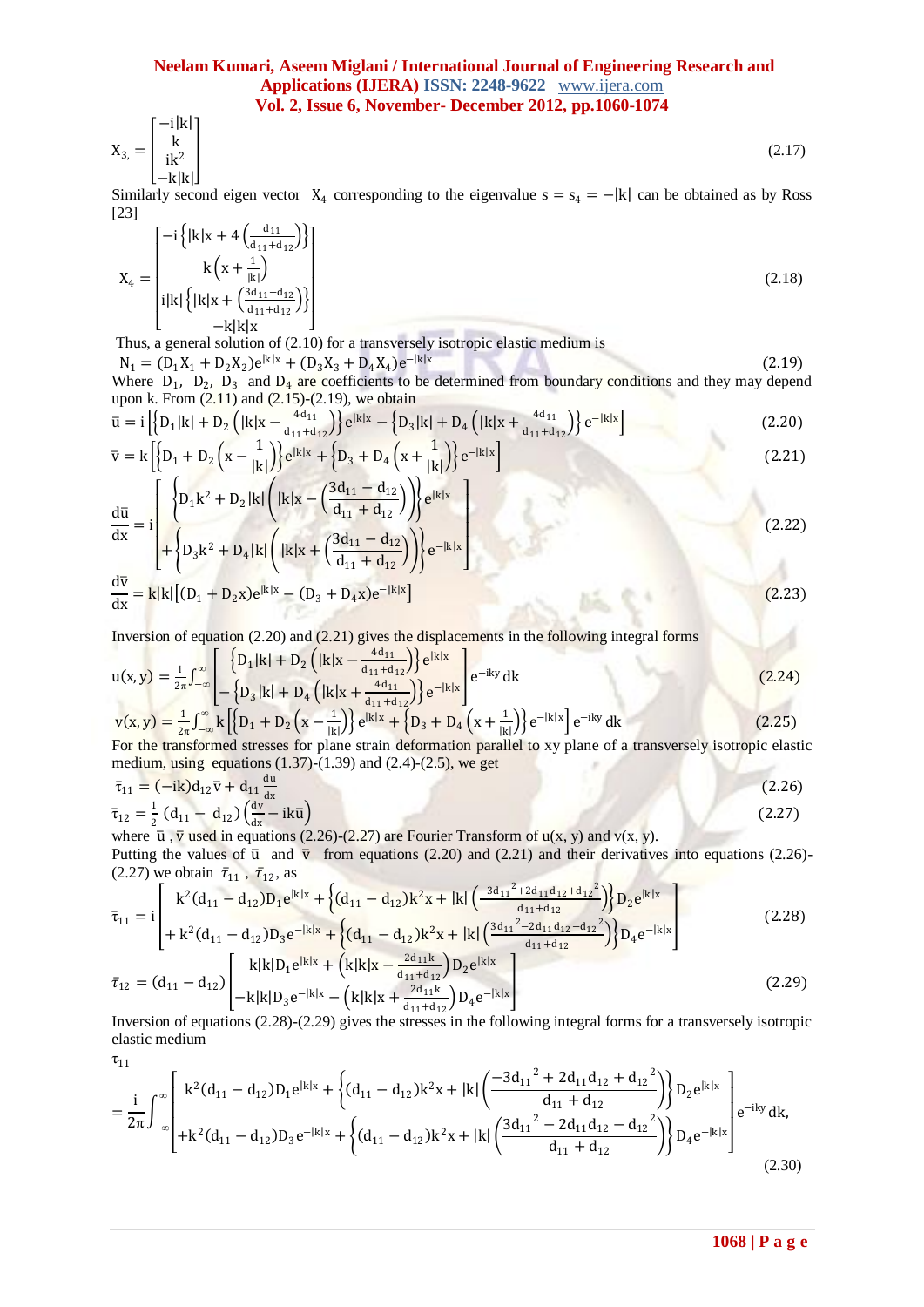$$
\tau_{12} = \left(\frac{d_{11} - d_{12}}{2\pi}\right) \int_{-\infty}^{\infty} \left[ \frac{k|k|D_1 e^{ik|x} + \left(k|k|x - \frac{2d_{11}k}{d_{11} + d_{12}}\right)D_2 e^{ik|x}}{k|x - \frac{2d_{11}k}{d_{11} + d_{12}}\right)D_4 e^{-|k|x|} e^{-iky} dk
$$
\n(2.31)

The displacements and stress components for transversely isotropic elastic half space medium II ( $x \le 0$ ) are now obtained as from equations  $(2.24)-(2.25)$  and  $(2.30)-(2.31)$ 

$$
u(x,y) = \frac{i}{2\pi} \int_{-\infty}^{\infty} \left[ \left\{ D_1 |k| + D_2 \left( |k|x - \frac{4d_{11}}{d_{11} + d_{12}} \right) \right\} e^{|k|x|} \right] e^{-iky} dk \tag{2.32}
$$

$$
v(x, y) = \frac{1}{2\pi} \int_{-\infty}^{\infty} k \left[ \left\{ D_1 + D_2 \left( x - \frac{1}{|k|} \right) \right\} e^{|k|x|} \right] e^{-iky} dk \tag{2.33}
$$

$$
\tau_{11} = \frac{i}{2\pi} \int_{-\infty}^{\infty} \left[ k^2 (d_{11} - d_{12}) D_1 + D_2 \left\{ (d_{11} - d_{12}) k^2 x + |k| \left( \frac{-3d_{11}^2 + 2d_{11} d_{12} + d_{12}^2}{d_{11} + d_{12}} \right) \right\} \right] e^{|k|x|} e^{-iky} dk \tag{2.34}
$$

$$
\tau_{12} = \left(\frac{d_{11}-d_{12}}{2\pi}\right) \int_{-\infty}^{\infty} \left[k|k|D_1 + \left(k|k|x - \frac{2d_{11}k}{d_{11}+d_{12}}\right)D_2\right] e^{|k|x|} e^{-iky} dk \tag{2.35}
$$

**5.1 Normal Line-load**



Fig.2 A Normal Li<mark>ne-</mark>load F<sub>1</sub>, per unit length, acting in the positive x-direction on the interface x=0 along z*axis*.

Consider a normal line-load  $F_1$ , per unit length, acting in the positive x-direction on the interface  $x=0$  along zaxis. Since the half spaces (poroelastic half space and transversely isotropic elastic half space) are assumed to be in welded contact along the plane x=0, the continuity of the stresses and the displacements give the following boundary conditions at x=0:

| $\sigma_{12} = \tau_{12}$                                                                                                                  | (2.36) |
|--------------------------------------------------------------------------------------------------------------------------------------------|--------|
| $\sigma_{11} - \tau_{11} = -F_1 \delta(y)$                                                                                                 | (2.37) |
| $U_1(x, y) = u(x, y)$                                                                                                                      | (2.38) |
| $U_2(x, y) = v(x, z)$                                                                                                                      | (2.39) |
| where $\delta(y)$ in equation (2.37) is the Dirac delta function.                                                                          |        |
| Also, if we assume that the interface is impermeable, the hydraulic boundary condition $x=0$ is                                            |        |
| $\frac{\partial p}{\partial x} = 0$                                                                                                        | (2.40) |
| Now using equations $(1.25)-(1.29)$ , and $(2.32)-(2.40)$ , we get the following system of equations                                       |        |
| $mB_1 +  k B_2 -  k B_3 - m_2 k D_1 + 2m_1m_2iD_2 = 0$                                                                                     | (2.41) |
| $B_1 + B_2 + im_2D_1 + \frac{i}{ v }m_3D_2 = \frac{F_1}{r^2}$                                                                              | (2.42) |
| $B_1 + B_2 + (2v_\mu - 2)B_3 + 2GiD_1 - \frac{2Gi}{ \mu }D_2 = 0$                                                                          | (2.43) |
| $B_1m + B_2 k  +  k (1 - 2v_u)B_3 - 2G_1 k D_1 + 8G_1m_1D_2 = 0$                                                                           | (2.44) |
| $ma^1B_1 +  k b^1B_3 = 0$                                                                                                                  | (2.45) |
| where                                                                                                                                      |        |
| $a^{1} = \frac{10}{2}$ , $b^{1} = \frac{2}{3}(1 + v_{\mu})Bk^{2}$ , $m_{1} = \frac{d_{11}}{d_{11} + d_{12}}$ , $m_{2} = d_{11} - d_{12}$ , |        |
| $m_3 = \left(\frac{-3d_{11}^2 + 2d_{11}d_{12} + d_{12}^2}{d_{11} + d_{12}}\right)$                                                         | (2.46) |
| Solving the system of equations $(2.41)-(2.45)$ using $(2.46)$ , we obtain                                                                 |        |
| $B_1 = \frac{- k b^1}{ma^1} B_3$                                                                                                           | (2.47) |
| $B_2 = -pB_3 + 2G\hat{i}$ $D_1 - \frac{8G\hat{i}}{ k } m_l D_2$                                                                            | (2.48) |
|                                                                                                                                            |        |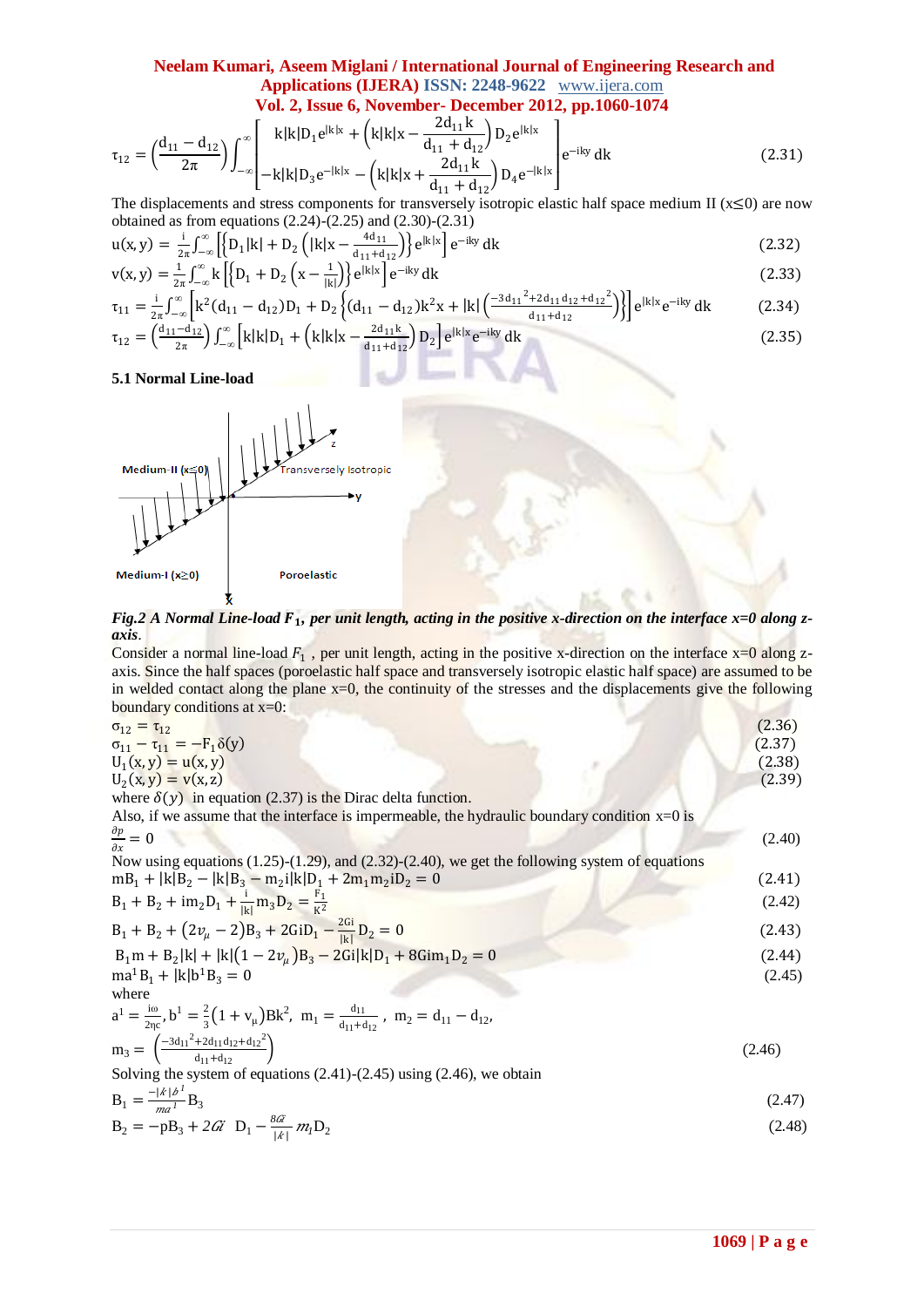$$
B_3 = \frac{4\alpha}{(p-q)} D_1 - \frac{2\alpha}{|k|} \left(\frac{1+4m_l}{(p-q)}\right) D_2
$$
\n
$$
D_1 = \frac{F_1}{P_1} \left(\frac{F(\alpha-r) - t(q-r)}{F(\alpha-r)}\right)
$$
\n(2.49)

$$
D_1 = \frac{r_1}{i\lambda^2} \left\{ \frac{F(\alpha - r) - t(q - r)}{(tE - Fs)(q - \alpha)(\alpha - r)} \right\}
$$
  
\n
$$
D_2 = \frac{|k|}{i\tau} \left[ \frac{F_1}{\lambda^2 (q - \alpha)} + \text{is} D_1 \right]
$$
\n(2.51)

where  
\n
$$
\alpha = \frac{-|k|b^T}{ma^T}, \, p = \frac{m\alpha}{|k|} + (1 - 2v_\mu), \, r = \frac{m\alpha}{|k|} - 1, \, q = \alpha + 2v_\mu - 2, \, E = \left(\frac{2G - m_2}{(q - \alpha)} - \frac{2m_2}{(\alpha - r)}\right)
$$
\n
$$
F = \left(\frac{2G + m_3}{(q - \alpha)} + \frac{m_3 - 2m_1m_2}{(\alpha - r)}\right), \, s = \left[\frac{4G}{p - q} + \frac{2G - m_2}{(q - \alpha)}\right], \, t = \left[\frac{2G(1 + 4m_1)}{(p - q)} + \frac{(2G + m_3)}{(q - \alpha)}\right]
$$
\n(2.52)

point.

 $\mathcal{L}$ 

### **5.1.1.** Undrained state,  $\boldsymbol{\omega} \rightarrow \infty$

Putting the values of  $B_1$ ,  $B_2$  and  $B_3$  from equations (2.47)-(2.49) into equations(1.24)-(1.29) which corresponds to the stresses ,displacements and pore pressure for poroelastic half space medium-I(x≥ *0*) and then taking limit  $\omega \rightarrow \infty$  and then integrate, we get

**SER** 

$$
\sigma_{11}^{(N)} = \frac{-F_1}{\pi} q_{10} \frac{x}{x^2 + y^2} - \frac{F_1 q_0}{\pi} \frac{x(x^2 - y^2)}{(x^2 + y^2)^2}
$$
(2.53)

$$
\sigma_{22}^{(N)} = \frac{F_1(q_{10} - 2q_9)}{\pi} \frac{x}{x^2 + y^2} + \frac{F_1q_9}{\pi} \frac{x(x^2 - y^2)}{(x^2 + y^2)^2}
$$
\n(2.54)

$$
\sigma_{12}^{(N)} = \frac{-r_1}{\pi} \left( q_{10} - q_9 \right) \frac{y}{x^2 + y^2} - \frac{2r_1 q_9}{\pi} \frac{yx}{(x^2 + y^2)^2}
$$
\n
$$
2 \text{GU}_2^{-1} \left( \frac{N}{x} \right) = \frac{F_1}{\pi} \left( \left( q_{10} + q_9 (2 \nu_\mu - 2) \right) \tan^{-1} \frac{y}{x} + \frac{F_1 q_9}{\pi} \frac{xy}{x^2 + y^2} \right) \tag{2.56}
$$

$$
2\text{GU}_1^{(N)} = -\frac{F_1}{2\pi} \left( q_{10} + q_9 (1 - 2\nu_\mu) \right) \log(\mathbf{x}^2 + \mathbf{y}^2) + \frac{F_1 q_9}{\pi} \frac{\mathbf{x}^2}{\mathbf{x}^2 + \mathbf{y}^2}
$$
(2.57)

$$
p = \frac{2F_1(1+\nu_\mu)Bq_9}{3\pi} \frac{x}{x^2 + y^2}
$$
 (2.58)

Putting the values of  $D_1$ , and  $D_2$  from equations (2.50)-(2.51) into equations(2.32)-(2.35) which corresponds to the stresses and displacements for transversely isotropic elastic half space medium-II(x≤ *0*) and then taking limit  $\omega \rightarrow \infty$  and then integrate, we get

$$
u^{(N)}(x,y) = \frac{-F_1}{2\pi} \{q_7 - 4m_1q_8\} \log(x^2 + y^2) - \frac{F_1q_8}{\pi} \frac{x^2}{x^2 + y^2}
$$
(2.59)  

$$
v^{(N)}(x,y) = \frac{F_1}{2} \left(q_7 - 4m_1q_8\right) \log(x^2 + y^2) - \frac{F_1q_8}{\pi} \frac{x^2}{x^2 + y^2}
$$
(2.59)

$$
v^{(N)}(x,y) = \frac{1}{\pi} \left( q_7 - q_8 \right) \tan^{-1} \frac{y}{x} - \frac{1 + q_8}{\pi} \frac{xy}{x^2 + y^2}
$$
(2.60)  

$$
\tau_{11}^{(N)} = \frac{-F_1}{\pi} \left( m_2 q_7 + m_3 q_8 \right) \frac{x}{x^2 + y^2} + \frac{F_1 m_2 q_8}{\pi} \frac{x(x^2 - y^2)}{(x^2 + y^2)^2}
$$
(2.61)

$$
\tau_{12}^{(N)} = \frac{-F_1}{\pi} \left( m_2 q_7 - 2m_1 m_2 q_8 \right) \frac{y}{x^2 + y^2} + \frac{2F_1 m_2 q_8}{\pi} \frac{yx^2}{(x^2 + y^2)^2}
$$
(2.62)

Where 
$$
q_{9}
$$
,  $q_{10}$ ,  $q_{7}$ ,  $q_{8}$  are as follow  
\n
$$
q_{1} = \left[\frac{4G}{3 - 4\nu_{\mu}} + \frac{2G - m_{2}}{2\nu_{\mu} - 2}\right], \quad q_{2} = \left[\frac{2G(1 + 4m_{1})}{3 - 4\nu_{\mu}} + \frac{2G + m_{3}}{2\nu_{\mu} - 2}\right], \quad q_{3} = \left[\frac{2G - m_{2}}{2\nu_{\mu} - 2} - 2m_{2}\right],
$$
\n
$$
q_{4} = \left[\frac{2G + m_{3}}{2\nu_{\mu} - 2} + (m_{3} - 2m_{1}m_{2})\right], \quad q_{5} = \frac{[q_{4} - q_{2}(2\nu_{\mu} - 1)]}{2\nu_{\mu} - 2}, \quad q_{6} = q_{2}q_{3} - q_{1}q_{4}, \quad q_{7} = \frac{q_{5}}{q_{6}},
$$
\n
$$
q_{8} = \frac{\left\{1 + q_{1}q_{7}(2\nu_{\mu} - 2)\right\}}{q_{2}(2\nu_{\mu} - 2)}, \quad q_{9} = \frac{\left\{4Gq_{7} - 2G(1 + 4m_{1})q_{8}\right\}}{(3 - 4\nu_{\mu})},
$$
\n
$$
q_{10} = \left\{-(1 - 2\nu_{\mu})q_{9} + 2Gq_{7} - 8Gm_{1}q_{8}\right\}
$$
\n(2.63)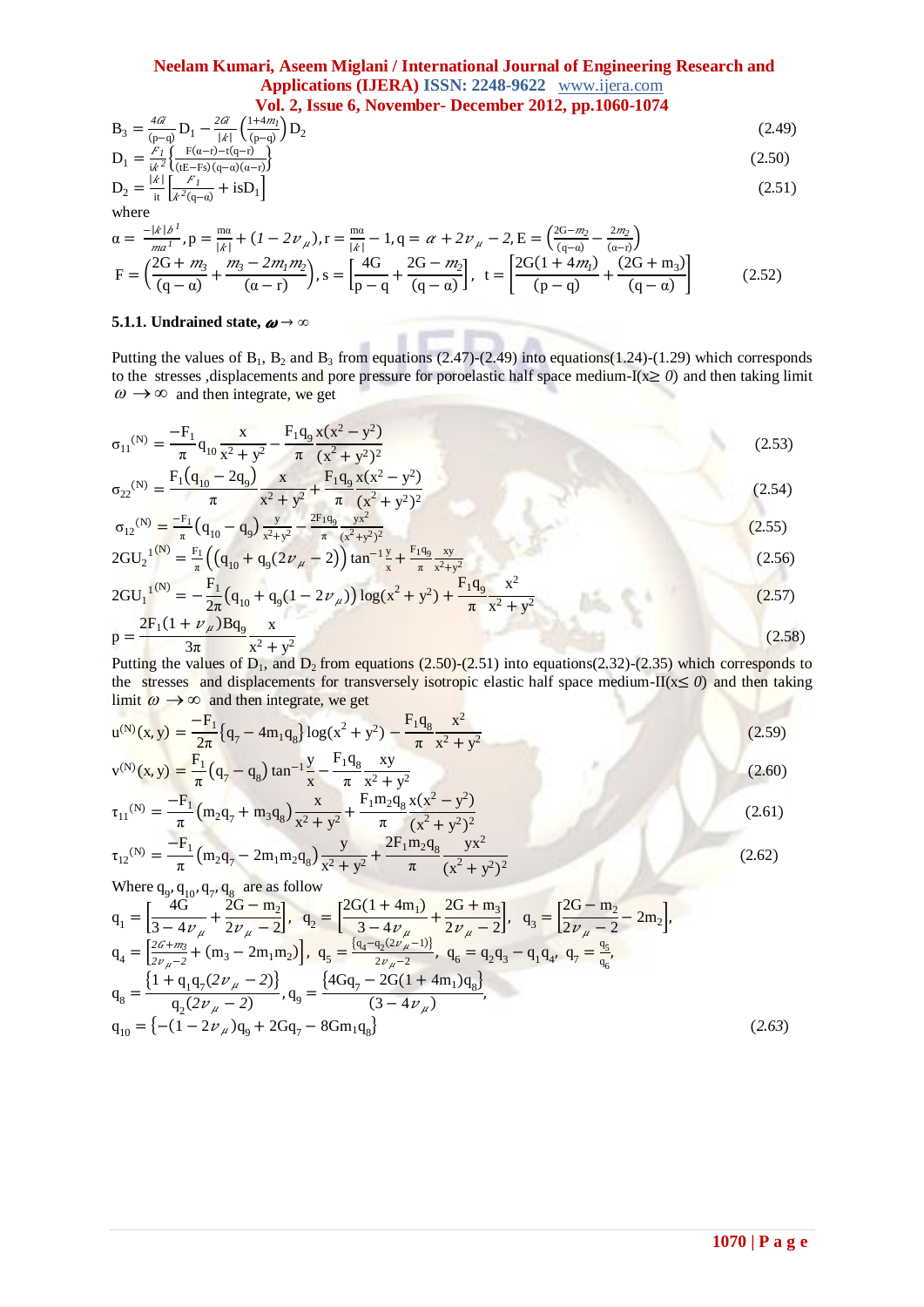

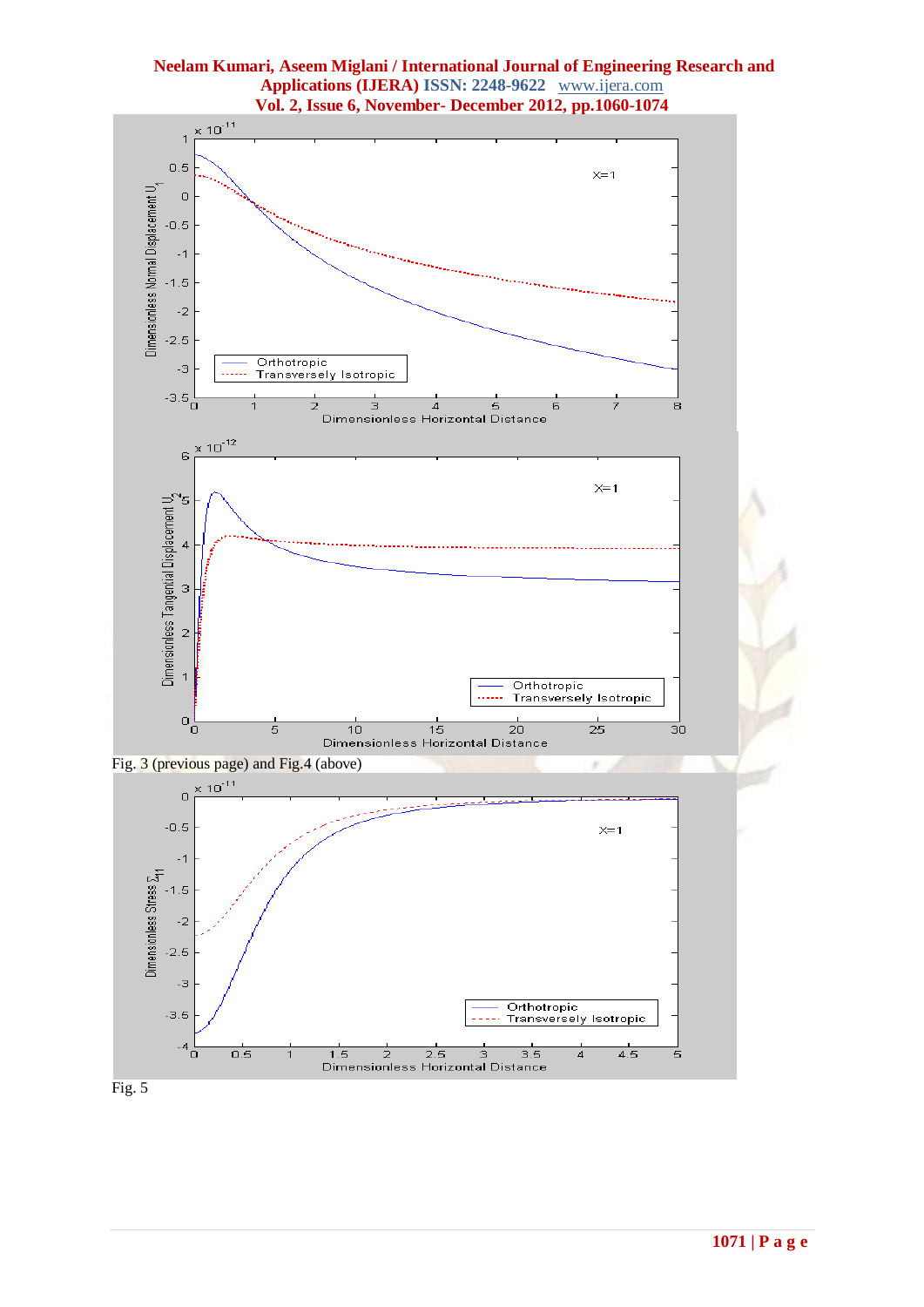

Fig. 6





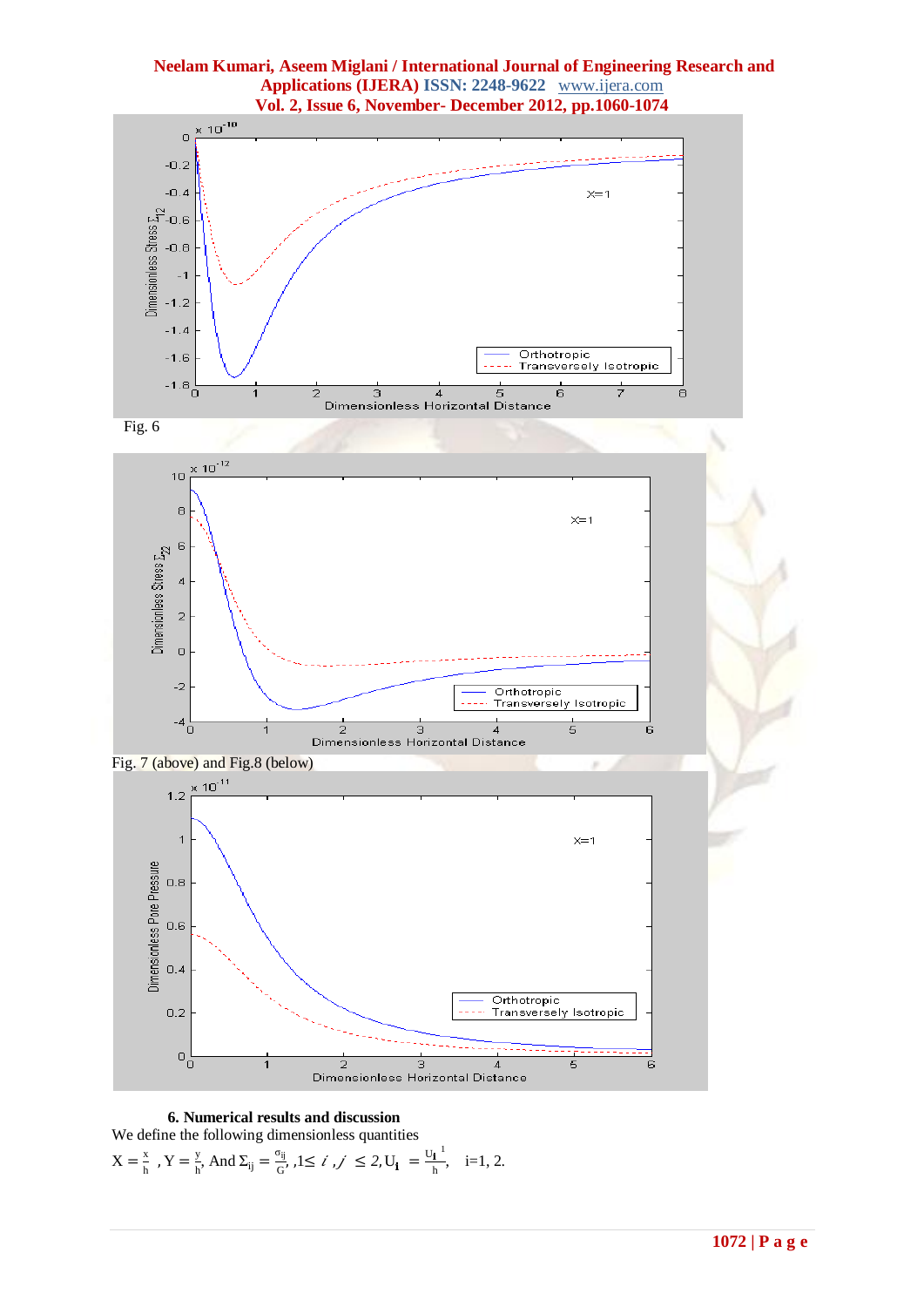For numerical computation we use elastic constants given by Love ([4]) for Topaz material and for poroelastic half space, values of poroelastic constants correspond to Ruhr Sandstone (Wang[3]).We have plotted graphs in figures (3-8) for the variation of the displacements, stresses and pore pressure against the horizontal distance X for a fixed value of  $X=1$ . Figure (3) shows the variation of normal displacement  $(U_1)$  and figure (4) shows the variation of tangential displacement  $(U_2)$  respectively. Figure (5-7) correspond to the variation of stresses against the dimensionless horizontal distance X. Figure (8) correspond to the variation of dimensionless pore pressure against the dimensionless horizontal distance X . From these figures, it is concluded that the anisotropy is affecting the deformation substantially

### **7.** Appendix  $(x > 0)$

$$
\int_{-\infty}^{\infty} e^{-|k|x|} e^{-ky} dk = \frac{2x}{y^2 + x^2},
$$
  

$$
\int_{-\infty}^{\infty} |k| e^{-|k|x|} e^{-ky} dk = \frac{2(x^2 - y^2)}{(y^2 + x^2)^2},
$$
  

$$
\int_{-\infty}^{\infty} \frac{k}{|k|} e^{-|k|x|} e^{-ky} dk = \frac{-2y}{y^2 + x^2},
$$
  

$$
\int_{-\infty}^{\infty} k e^{-|k|x|} e^{-ky} dk = \frac{-4xy}{(y^2 + x^2)^2},
$$
  

$$
\int_{-\infty}^{\infty} \frac{1}{k} e^{-|k|x|} e^{-ky} dk = -2t \tan^{-1}(\frac{y}{x}),
$$
  

$$
\int_{-\infty}^{\infty} \frac{1}{|k|} e^{-|k|x|} e^{-ky} dk = -\log(y^2 + x^2)
$$

### **References**

- [1] M.A.Biot, General theory of three dimensional consolidation, *J.Appl.Phys.,12*, 155-164, (1941a).
- [2] M.A. Biot, General solutions of the equations of elasticity and consolidation for a porous material, *J.Appl.Mech., .78*, 91-98, 1956.
- [3] H. F.Wang, *Theory of Linear Poroelasticity* Princeton Univ. Press, Princeton, 2000.
- [4] A.E.H. Love, *A Treatise on the Mathematical Theory of Elasticity* Dover Publications, New York, 1944.
- [5] T.Maruyama, On two dimensional elastic dislocations in an infinite and semiinfinite medium, *Bull. Earthq.Res.Inst., .44,* 811-871, 1966.
- [6] J.W Rudnicki, Plane strain dislocations in linear elastic diffusive solids, *J.Appl. Mech., 54*, 545-552, 1987.
- [7] J.W.Rudnicki, and E. Roeloffs, Plane strain shear dislocations moving steadily in linear elastic diffusive solids, *J.Appl. Mech.,57*, 32-39, 1990.
- [8] S.J.Singh. andS.Rani, Plane strain deformation of a multilayered poroelastic half-space by surface loads, *J. Earth Sys.Sci. , 115*,685-694, 2006.
- [9] S.Rani and S.J.Singh, Quasi-static deformation due to two-dimensional seismic sources embedded in an elastic half-space in welded contact with a poroelastic half-space, *J. Earth Syst. Sci., 116*, 99-111, 2007.
- [10] S.J.Singh.S. Rani and N.R.Garg, Displacements and stresses in two welded half- spaces due to two dimensional sources ,*Phys. Earth Planet. Inter.,70*, 90- 101, 1992.
- [11] R. Kumar, A.Miglani and N.R.Garg, Plane strain problem of poroelasticity using Eigen value approach, *Proceeding Indian Acad. Sci. (Earth Planet. Sci.), 109*, 371- 380, 2000.
- [12] R.Kumar, A.Miglani and N.R.Garg, Response of an anisotropic liquid saturated porous medium due to two dimensional sourses, *Proceeding Indian Acad. Sci. (Earth Planet. Sci.), 111*,143- 151, 2002.
- [13] N.R.Garg, A.Goel, A.Miglani, R.Kumar, Plane strain deformation of an orthotropic elastic medium using an eigenvalue approach, *Earth Planets Space,55*,3-9, 2003.
- [14] R.Kumar and P.Ailawalia, Viscous effect at an orthotropic micropolar boundary surface, *SADHANA, Academy Proceedings in Engineering Sciences,Vol.30 (4)*, 513-525, 2005.
- [15] M.M. Selim, and M.K. Ahmed, Plane strain deformation of an initially stressed orthotropic elastic medium, *Applied Mathematics and Computation, 175*, 221- 237, 2006.
- [16] M.M. Selim, Static deformation of an irregular initially stressed medium, *Applied Mathematics and Computation, 188*, 1274-1284, 2007.
- [17] Samta Chugh,D.K.Madan, and Kuldip Singh, Plane strain deformation of an initially unstressed elastic medium, *Applied Mathematics and Computation,217(21),* 8683-8692,2011.
- [18] M.A.Biot, General solutions of the equations of elasticity and consolidation